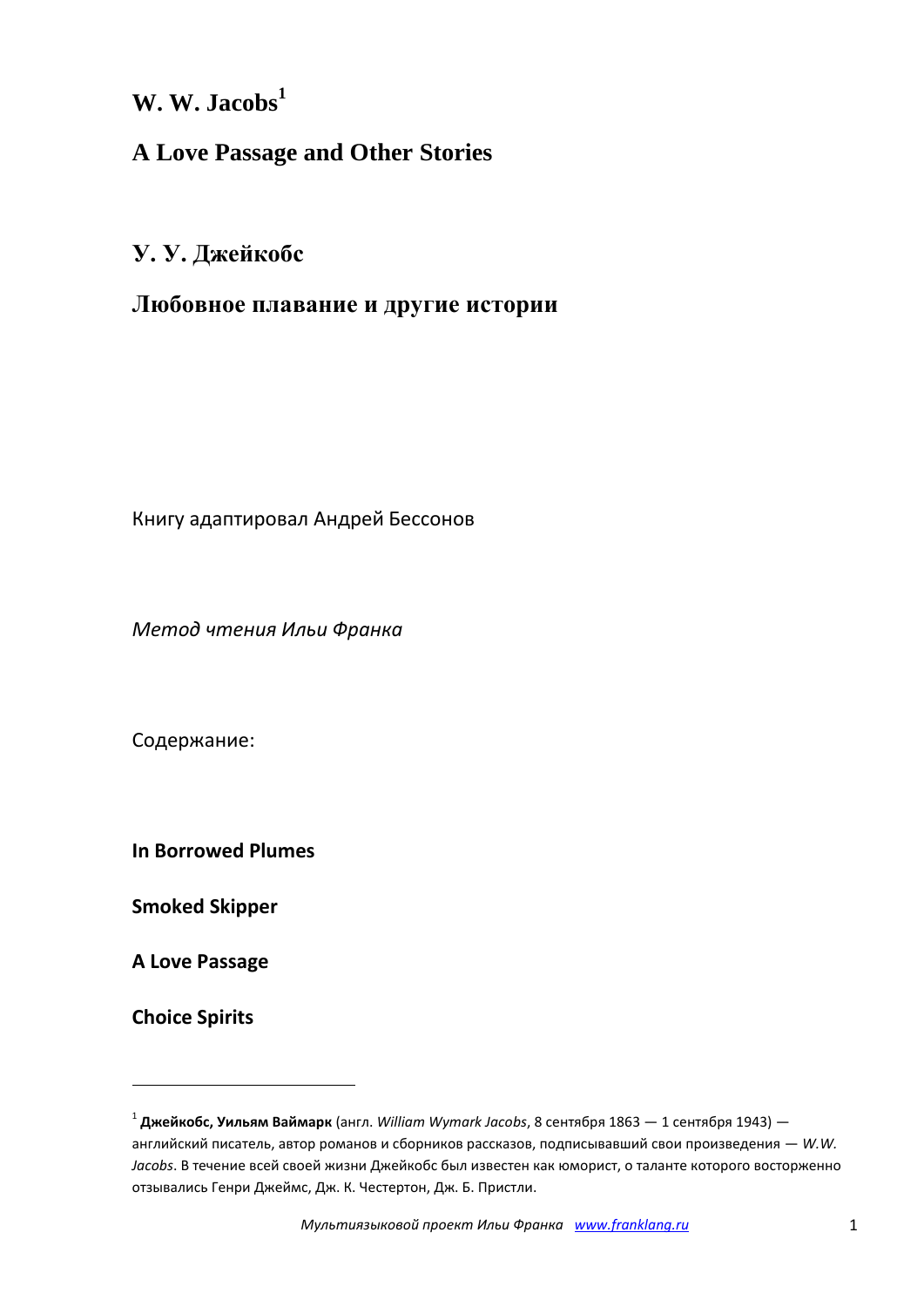## **IN BORROWED PLUMES (В одолженном оперении)**

The master of the Sarah Jane had been missing for two days (хозяин «Сары Джейн» отсутствовал два дня), and all on board, with the exception of the boy, whom nobody troubled about (и все на борту за исключением юнги, о котором никто не беспокоился = которым никто не интересовался), were full of joy at the circumstance (были полны радости этому обстоятельству). Twice before had the skipper, whose habits might, perhaps, be best described as irregular, missed his ship (дважды прежде капитан, чьи привычки могли, возможно, быть лучше всего описаны как неупорядоченные, опаздывал на свой корабль; *skipper — шкипер, капитан; to miss — пропускать; опаздывать*), and word had gone forth that the third time would be the last  $(u$  вышло слово = *поговаривали*, что третий раз будет последним; *to go forth — выйти вперед*). His berth was a good one (его койка была хорошей), and the mate wanted it in place of his own (и помощник капитана хотел ее вместо своей собственной), which was wanted by Ted Jones, A.B. (которую /в свою очередь/ хотел Тед Джонс, матрос; *A.B. = able seaman — профессиональный матрос; able способный*).

board [bo:d], exception  $\lceil \text{lk} \rangle$  sep $\lceil (\text{a}) \text{n} \rceil$ , trouble  $\lceil \text{tr} \Lambda \text{bl} \rceil$ , circumstance [`sə:kəmstæns], berth [bə: $\theta$ ]

The master of the Sarah Jane had been missing for two days, and all on board, with the exception of the boy, whom nobody troubled about, were full of joy at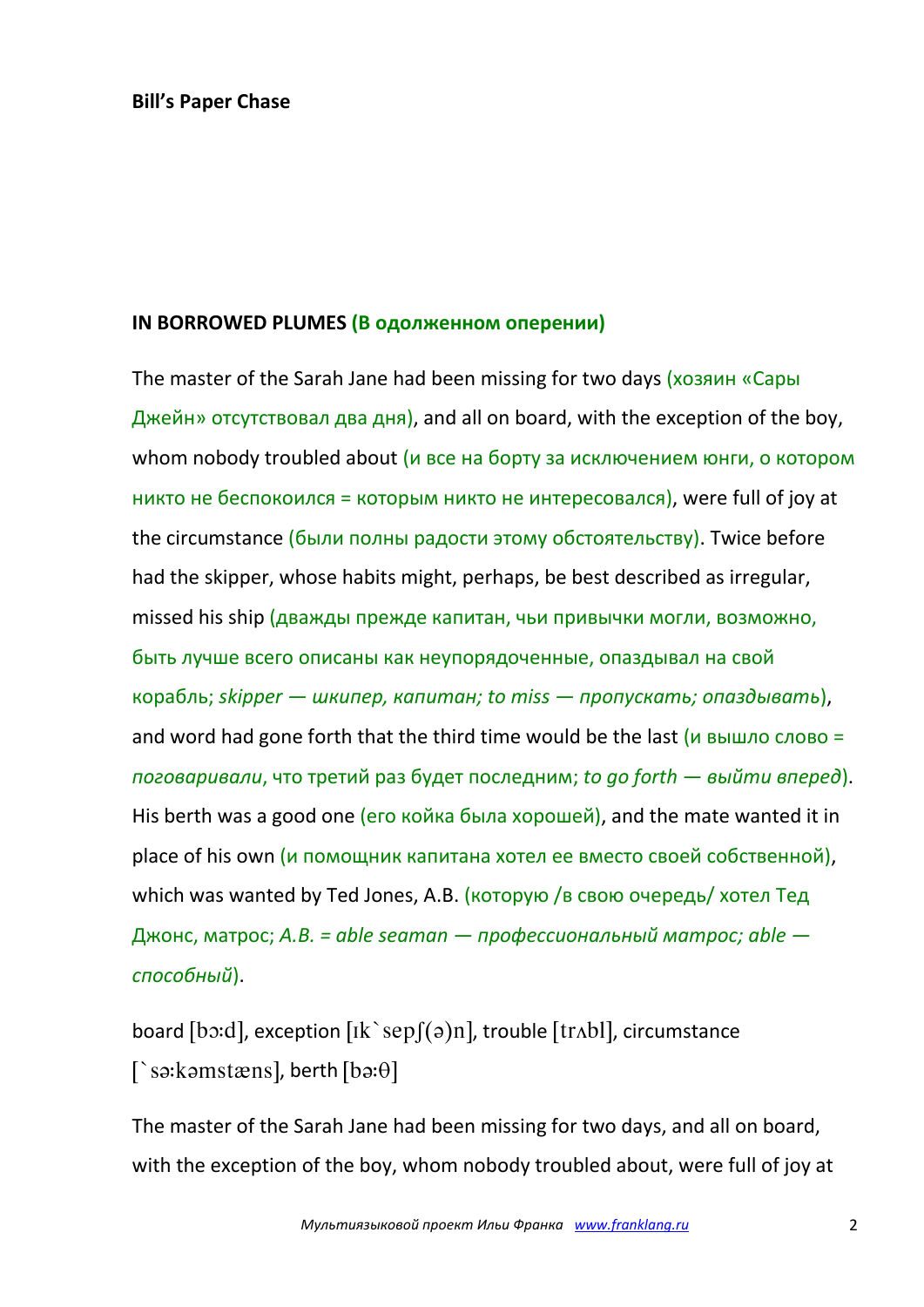the circumstance. Twice before had the skipper, whose habits might, perhaps, be best described as irregular, missed his ship, and word had gone forth that the third time would be the last. His berth was a good one, and the mate wanted it in place of his own, which was wanted by Ted Jones, A.B.

"Two hours more," said the mate anxiously to the men, as they stood leaning against the side (еще два часа, сказал помощник обеспокоенно людям = *матросам*, стоявшим облокотившись на борт; *to say — сказать; to stand стоять; as — в то время как, пока*), "and I take the ship out (и я вывожу корабль /в море/: «беру наружу»)."

"Under two hours'll do it," said Ted, peering over the side (не более двух часов достаточно: «сделает это», сказал Тед, глядя через борт; *under — под; менее, не более какого-либо количества*) and watching the water as it slowly rose over the mud (и наблюдая за водой, пока она медленно поднималась над илом; *to rise — подниматься*). "What's got the old man, I wonder (что стряслось со стариком: «охватило старика», интересно знать; *to get — зд.: получать, брать; old man — старик: «старый человек»; to wonder интересоваться, любопытствовать, задаваться вопросом*)?"

hour  $[avg]$ , anxiously  $\lceil \frac{exp(k)}{sign(k)} \rceil$ , wonder  $\lceil \frac{exp(k)}{sign(k)} \rceil$ 

"Two hours more," said the mate anxiously to the men, as they stood leaning against the side, "and I take the ship out."

"Under two hours'll do it," said Ted, peering over the side and watching the water as it slowly rose over the mud. "What's got the old man, I wonder?"

*Мультиязыковой проект Ильи Франка www.franklang.ru* 3 "I don't know, and I don't care," said the mate  $(a + b)$  не знаю, и мне плевать: «не забочусь», сказал помощник). "You chaps stand by me and it'll be good for all of us (вы, парни, держитесь меня: «стойте рядом со мной», и это будет к лучшему для всех нас). Mr. Pearson said distinct the last time (мистер Пирсон сказал четко в прошлый раз) that if the skipper ever missed his ship again it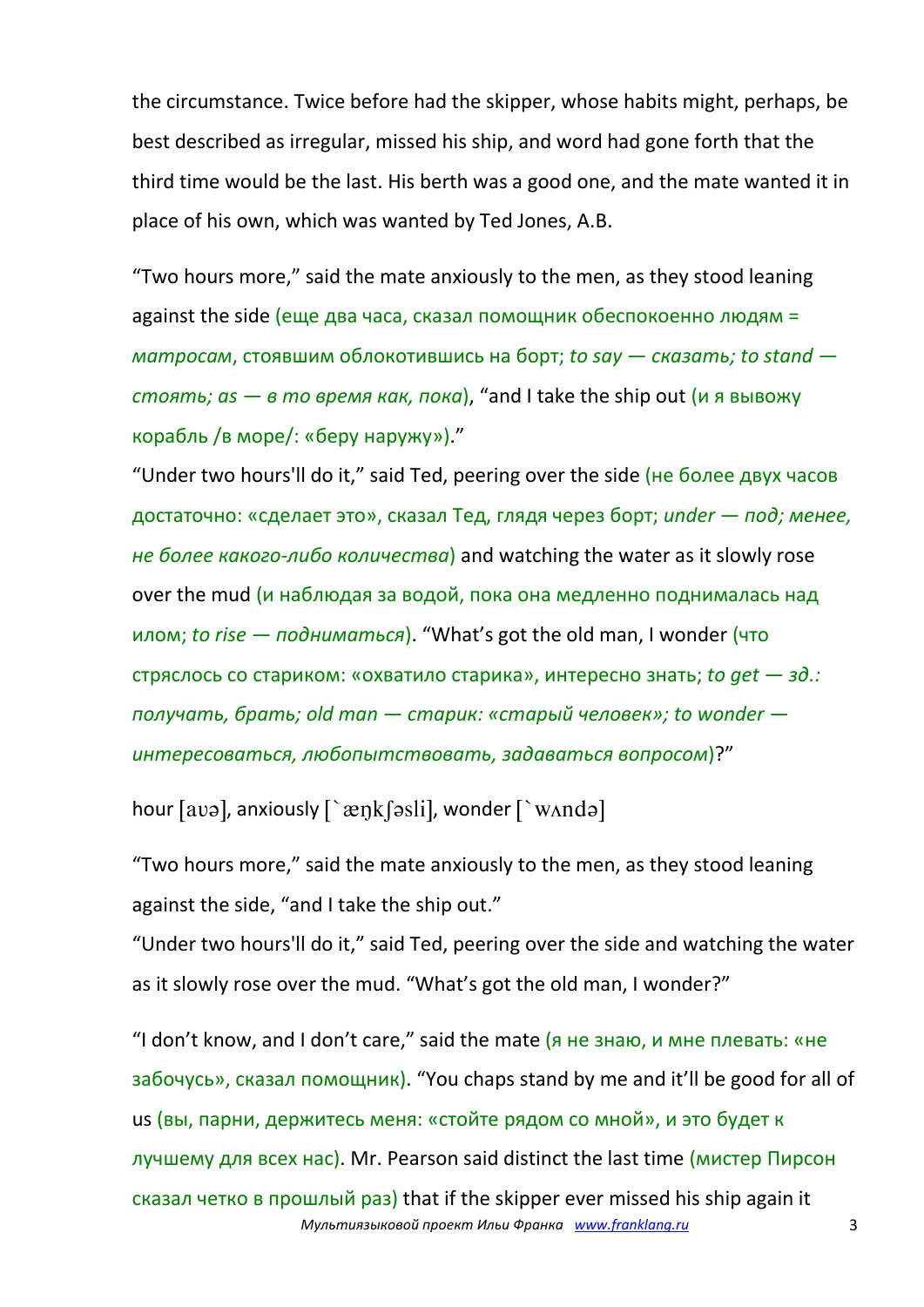would be his last trip in her (что если капитан когда-либо опоздает на свой корабль снова, это будет его последнее плавание на нем: «на ней»; *хотя в английском языке у неодушевленных существительных нет грамматического рода, некоторые слова традиционно ассоциируются с тем или иным родом, например, корабль — с женским*), and he told me afore the old man (и он сказал мне прямо перед стариком = в присутствии старика; *to tell — сказать*) that I wasn't to wait two minutes at any time (что мне не следует ждать /даже/ двух минут никогда = ни в какое время), but to bring her out right away (но выводить его /в море/ сразу же)."

care [kea], distinct [dɪ`stɪŋkt], minute [`mɪnət]

"I don't know, and I don't care," said the mate. "You chaps stand by me and it'll be good for all of us. Mr. Pearson said distinct the last time that if the skipper ever missed his ship again it would be his last trip in her, and he told me afore the old man that I wasn't to wait two minutes at any time, but to bring her out right away."

"He's an old fool," said Bill Loch, the other hand (он старый дурак, сказал Билл Лох, другой матрос; *hand — рука; работник*); "and nobody'll miss him but the boy (и никто не будет скучать по нем, кроме юнги), and he's been looking reg'lar worried all the morning (а он выглядит этак беспокойно все утро; *reg'lar = regular — регулярный, обычный, заправский*). He looked so worried at dinner time that I give 'im a kick (он выглядел таким озабоченным на обеде, что я дал ему пинка; *зд.: give* вместо *gave — дал* от *to give — давать*) to cheer him up a bit (чтобы развеселить его немного). Look at him now (посмотрите на него сейчас)."

worried  $\lceil$  `w $\Lambda$ rid], cheer  $\lfloor$ t $\lceil$ ia]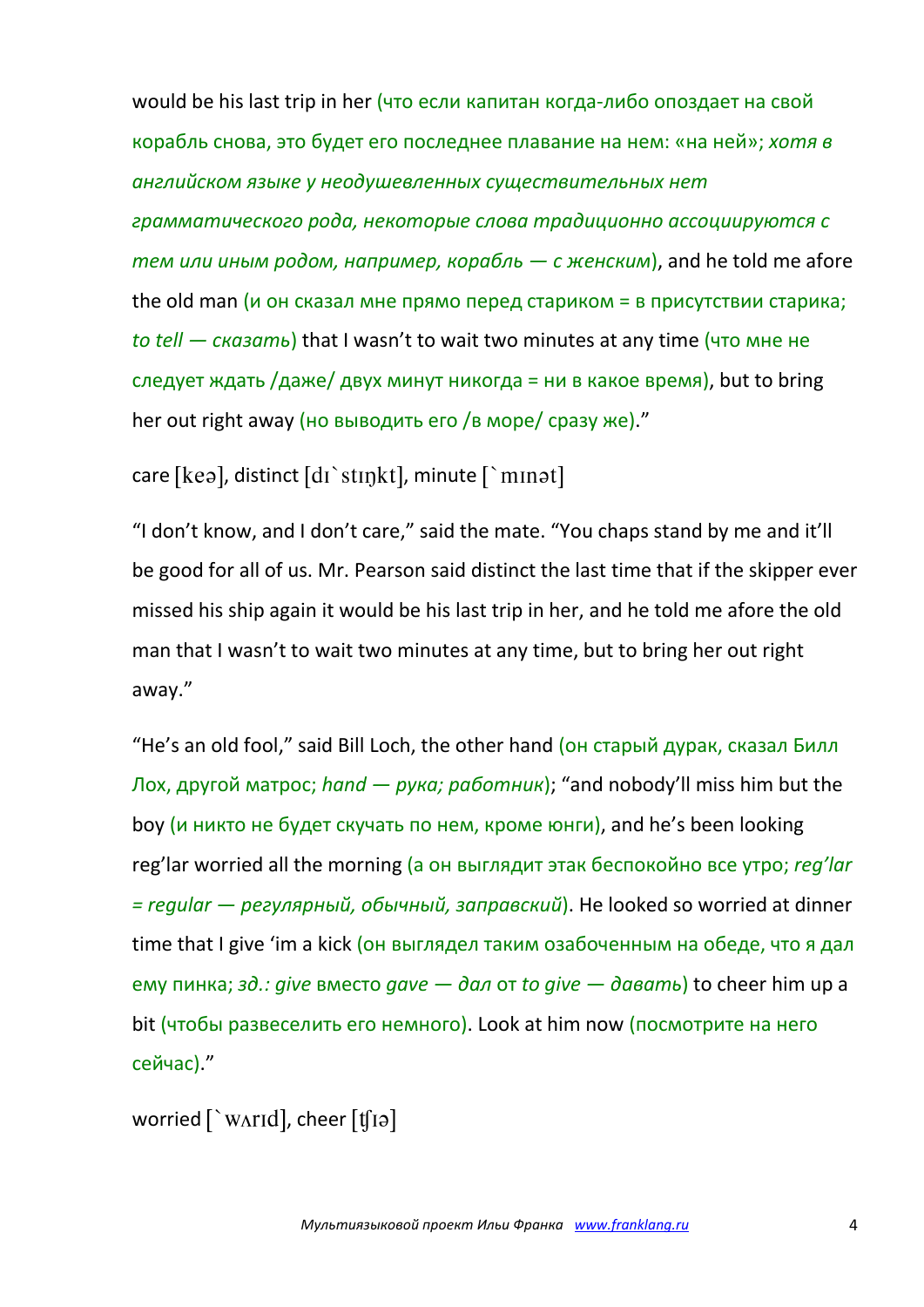"He's an old fool," said Bill Loch, the other hand; "and nobody'll miss him but the boy, and he's been looking reg'lar worried all the morning. He looked so worried at dinner time that I give 'im a kick to cheer him up a bit. Look at him now."

The mate gave a supercilious glance in the direction of the boy, and then turned away (помощник бросил: «дал» презрительный взгляд в направлении юнги, и затем отвернулся прочь). The boy, who had no idea of courting observation (юнга, который не имел понятия о том, что привлек внимание: «о привлечении внимания»), stowed himself away behind the windlass (устроился за брашпилем; *to stow — убрать, сложить, спрятать; away — прочь*); and, taking a letter from his pocket, perused it for the fourth time (и, взяв = *достав* письмо из своего кармана, внимательно прочитал его в четвертый раз; *to peruse — внимательно прочитывать*).

supercilious [su:pə`sɪljəs], idea [aɪ`dɪə], court [kɔ:t], observation [pbzə`veɪʃn] The mate gave a supercilious glance in the direction of the boy, and then turned away. The boy, who had no idea of courting observation, stowed himself away behind the windlass; and, taking a letter from his pocket, perused it for the fourth time.

"Dear Tommy," it began (дорогой Томми, начиналось оно; *to begin начинать/ся/*). "I take my pen in and to inform you (я беру ручку в /руку/ и чтобы сообщить тебе) that I'm staying here and can't get away (что я нахожусь тут и не могу выбраться: «убраться прочь»; *to stay — оставаться; временно находиться где-либо*) for the reason that I lost my clothes at cribbage last night (по той причине, что я проиграл свою одежду в криббедж последней ночью = вчера ночью/вечером; *to lose — терять; проигрывать*), also my money, and everything beside (также свои деньги и все помимо /этого/). Don't speak to a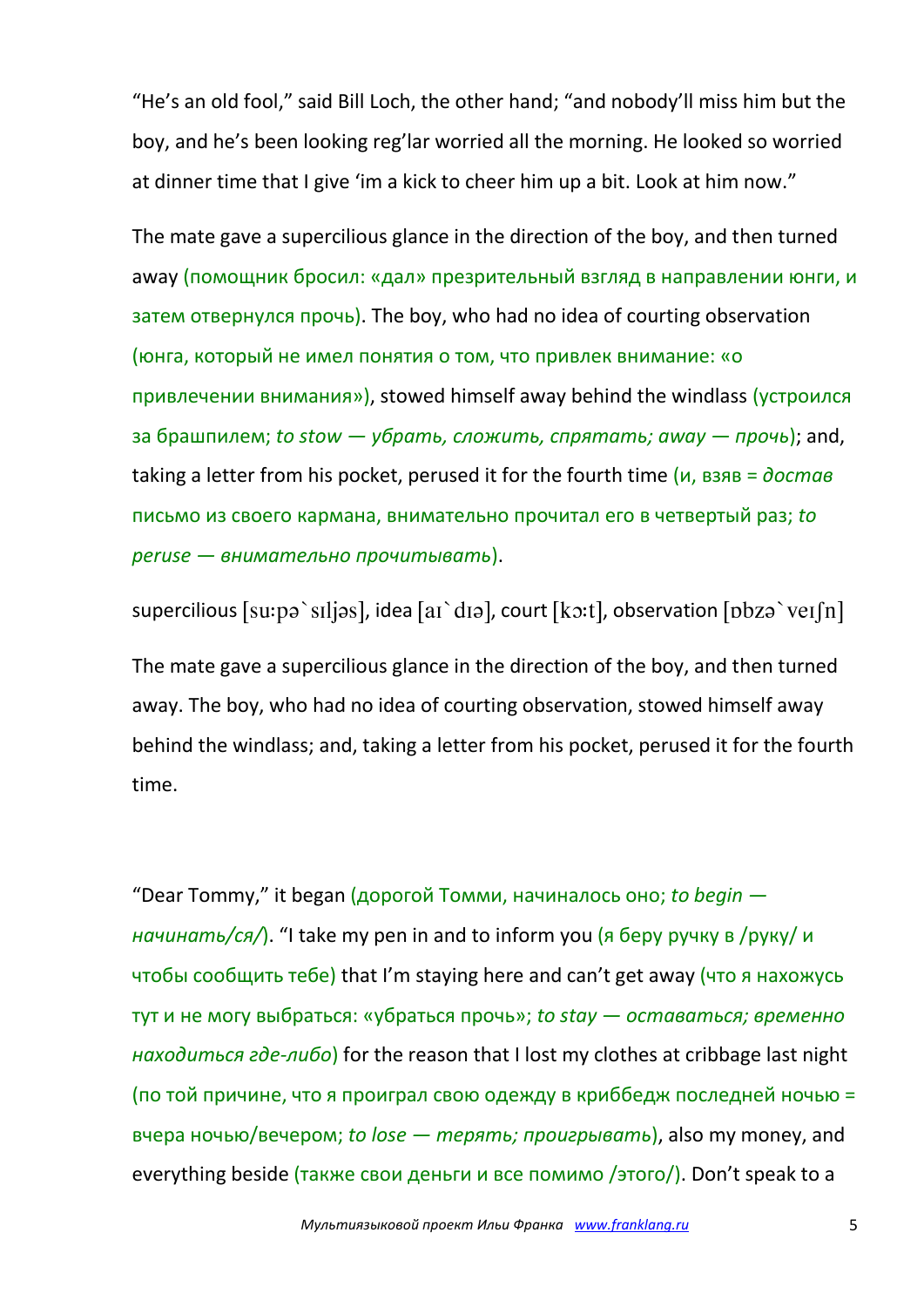living soul about it (не разговаривай ни с одной живой душой об этом) as the mate wants my berth (потому что помощник хочет мою койку), but pack up some clothes and bring them to me without saying nothing to nobody (но упакуй = *собери* немного одежды и принеси ее ко мне, не говоря ничего никому: «без говорения…»). The mate's clothes will do because I haven't got any other suit (одежда помощника сойдет: «сделает», потому что у меня нет никакого другого костюма), don't tell him (не говори ему). You needn't trouble about socks (тебе не нужно беспокоиться о носках) as I've got them left (так как они у меня остались: «я имею их оставшимися»). My head is so bad I must now conclude (моя голова так плоха = *болит*, что я должен сейчас завершать). Your affectionate uncle and captain Joe Bross (твой любящий дядя и капитан Джо Бросс). P.S. Don't let the mate see you come (P.S. Не дай помощнику увидеть, как ты придешь /ко мне/: «увидеть тебя приходить»), or else he won't let you go (а не то он не отпустит тебя: «не даст тебе пойти»)."

reason  $\lceil \text{riz}(a) \text{nl} \rceil$ , clothes [klavðz], conclude [kan \klu:d], affectionate  $\lceil a \rceil$ fek $\lceil (a)$ nət], captain  $\lceil \cdot \rceil$  kæptın]

"Dear Tommy," it began. "I take my pen in and to inform you that I'm stayin<sup>2</sup> here and cant get away for the reason that I lorst my cloes at cribage larst night, also my money, and everything beside. Don't speek to a living sole about it as the mate wants my birth, but pack up sum cloes and bring them to me without saying nuthing to noboddy. The mates cloths will do becos I havent got enny other soot, dont tell 'im. You needen't trouble about soks as I've got them left. My hed is so

**.** 

<sup>&</sup>lt;sup>2</sup> Письмо капитана написано не только просторечным и даже корявым языком, но и с большим количеством орфографических ошибок. После оригинального текста следует этот же текст с исправленной орфографией. — Прим. переводчика.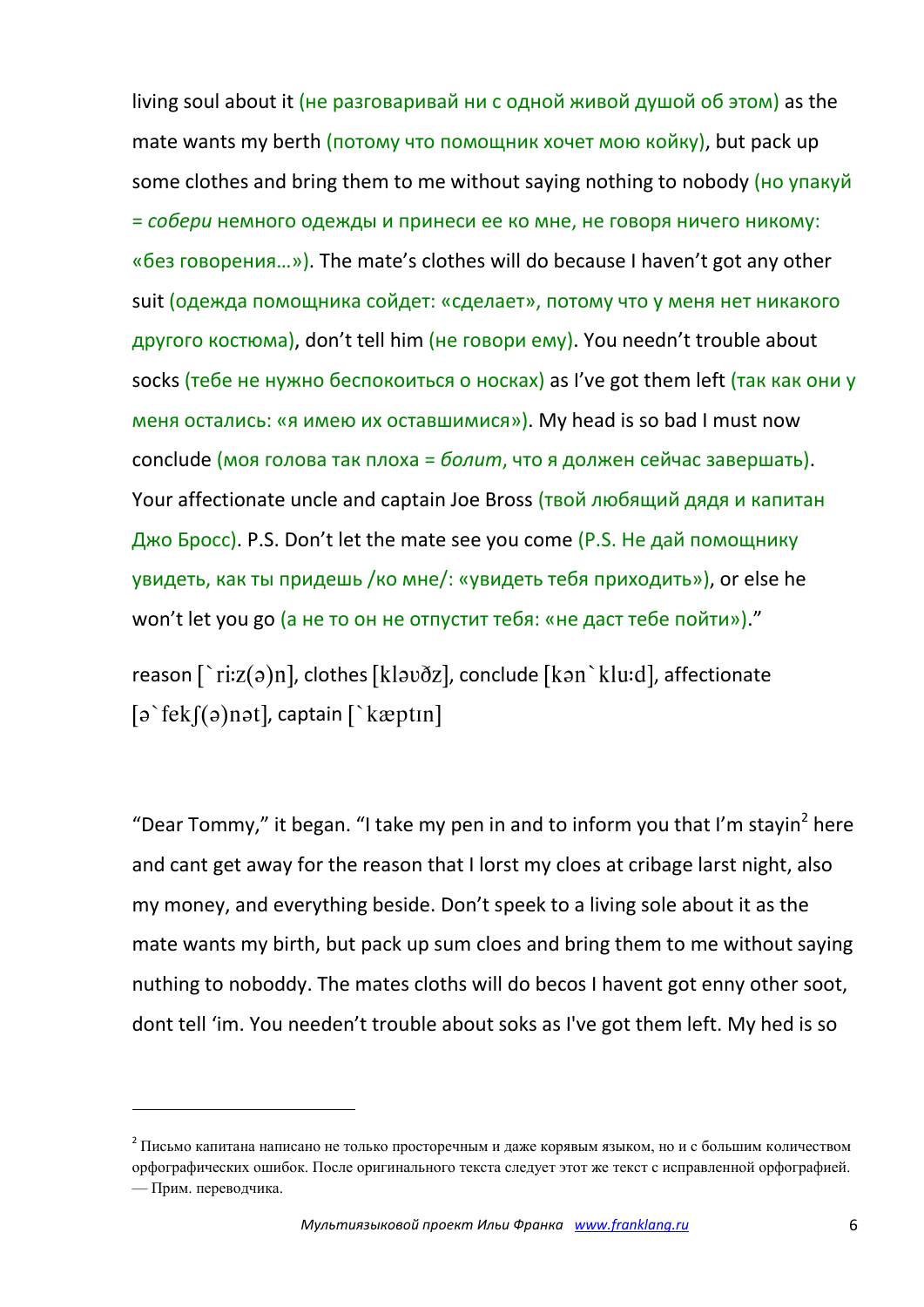bad I must now conclude. Your affecshunate uncle and captin Joe Bross. P.S. Dont let the mate see you come, or else he wont let you go."

"Dear Tommy," it began. "I take my pen in and to inform you that I'm staying here and can't get away for the reason that I lost my clothes at cribbage last night, also my money, and everything beside. Don't speak to a living soul about it as the mate wants my birth, but pack up some clothes and bring them to me without saying nothing to nobody. The mate's clothes will do because I haven't got any other suit, don't tell 'im. You needn't trouble about socks as I've got them left. My head is so bad I must now conclude. Your affectionate uncle and captain Joe Bross. P.S. Don't let the mate see you come, or else he won't let you go."

"Two hours more," sighed Tommy, as he put the letter back in his pocket (еще два часа, вздохнул Томми, кладя письмо обратно в карман: «когда положил»; *to put — класть*). "How can I get any clothes when they're all locked up (как я могу раздобыть какую-либо одежду, когда она вся заперта)? And aunt said I was to look after 'im (а тетя говорила, что я должен присматривать за ним: «что я был присматривать…») and see he didn't get into no mischief (и смотреть = *следить* за тем, чтобы он не попал ни в какую передрягу)."

aunt  $[$ a:nt $]$ , mischief  $[$  `mist $[$ if $]$ 

"Two hours more," sighed Tommy, as he put the letter back in his pocket. "How can I get any clothes when they're all locked up? And aunt said I was to look after 'im and see he didn't get into no mischief."

He sat thinking deeply (он сидел, глубоко задумавшись), and then, as the crew of the Sarah Jane stepped ashore to take advantage of a glass offered by the mate (а затем, когда команда «Сары Джейн» ступила на берег, чтобы воспользоваться стаканчиком = *угощением*, предложенным помощником; *to*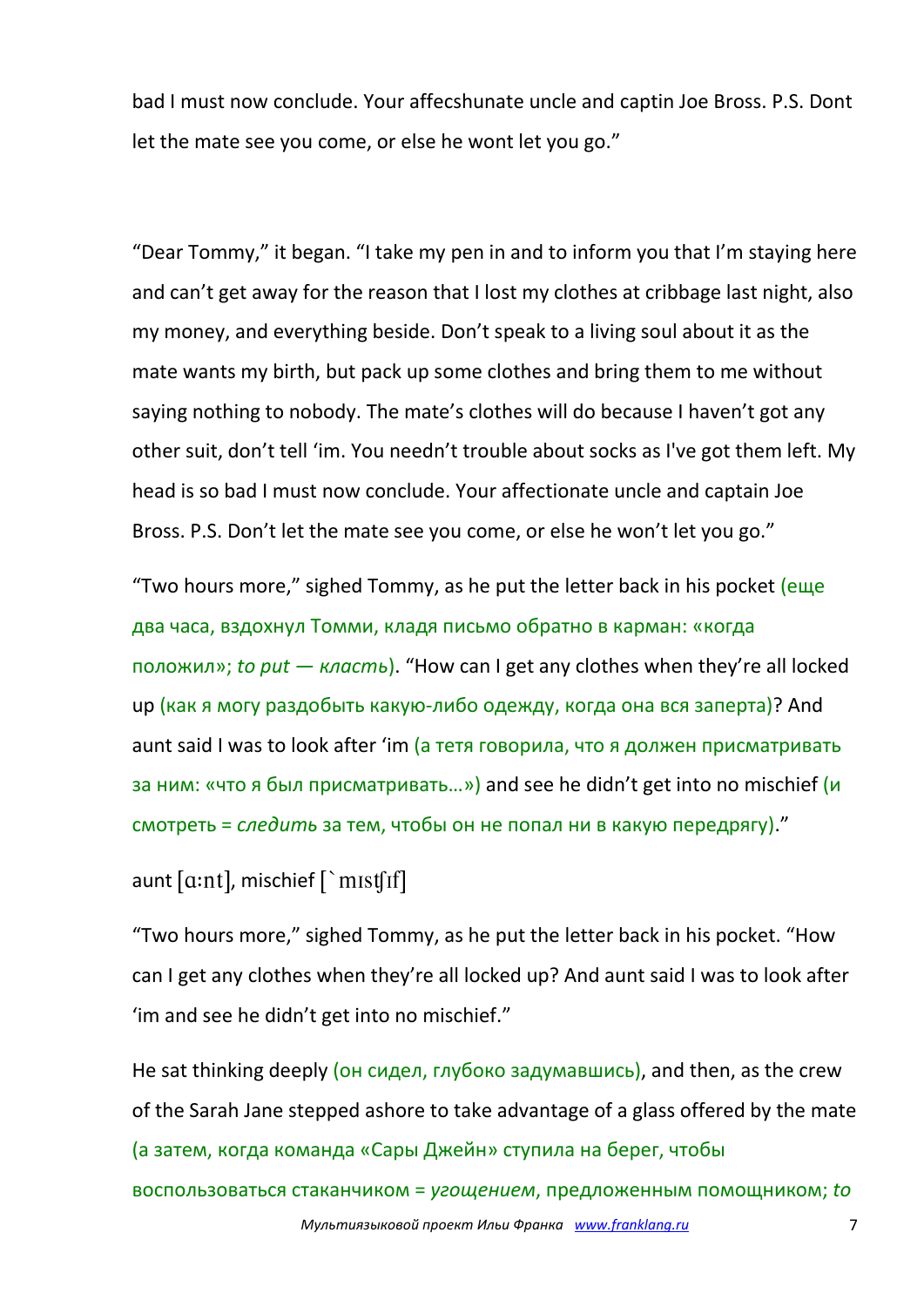*take advantage of — воспользоваться: «взять выгоду от»*), he crept down to the cabin again for another desperate look round (он прокрался вниз в каюту снова для еще одного отчаянного взгляда вокруг = *чтобы еще раз отчаянно осмотреться в поисках одежды*; *to creep — красться, ползти*). The only articles of clothing visible belonged to Mrs. Bross (единственные предметы одежды, /которые были/ видны, принадлежали миссис Бросс), who up to this trip had been sailing in the schooner to look after its master (которая вплоть до этого рейса плавала на этой шхуне, чтобы приглядывать за ее начальником). At these he gazed hard (на них он посмотрел пристально; *these — эти; они; to gaze — пристально глядеть; вглядываться; уставиться; hard — жесткий, твердый; тугой, негибкий, негнущийся*).

crew [kru:], advantage [əd`vɑ:ntɪdʒ], desperate  $\int$  desp $(a)$ rət], schooner  $\lceil$ 'sku:nə]

He sat thinking deeply, and then, as the crew of the Sarah Jane stepped ashore to take advantage of a glass offered by the mate, he crept down to the cabin again for another desperate look round. The only articles of clothing visible belonged to Mrs. Bross, who up to this trip had been sailing in the schooner to look after its master. At these he gazed hard.

"I'll take 'em and try an' swop 'em for some men's clothes," said he suddenly  $(a)$ возьму их и постараюсь и обменяю = *постараюсь обменять их* на какуюнибудь мужскую одежду, сказал он вдруг; *'em = them — их; an' = and — и*), snatching the garments from the pegs (схватив одеяния с вешалки; *peg колышек; крючок вешалки*). "She wouldn't mind (она бы не возражала)"; and hastily rolling them into a parcel  $(u, \text{nocum} + \text{ncum})$  are provided in the cream of together with a pair of carpet slippers of the captain's ( $B$ Mecte с парой ковровых = *шерстяных/мягких* тапочек капитана), he thrust the lot into an old biscuit bag (он запихнул все это в старый бисквитный мешок = мешок из-под сухарей; *to*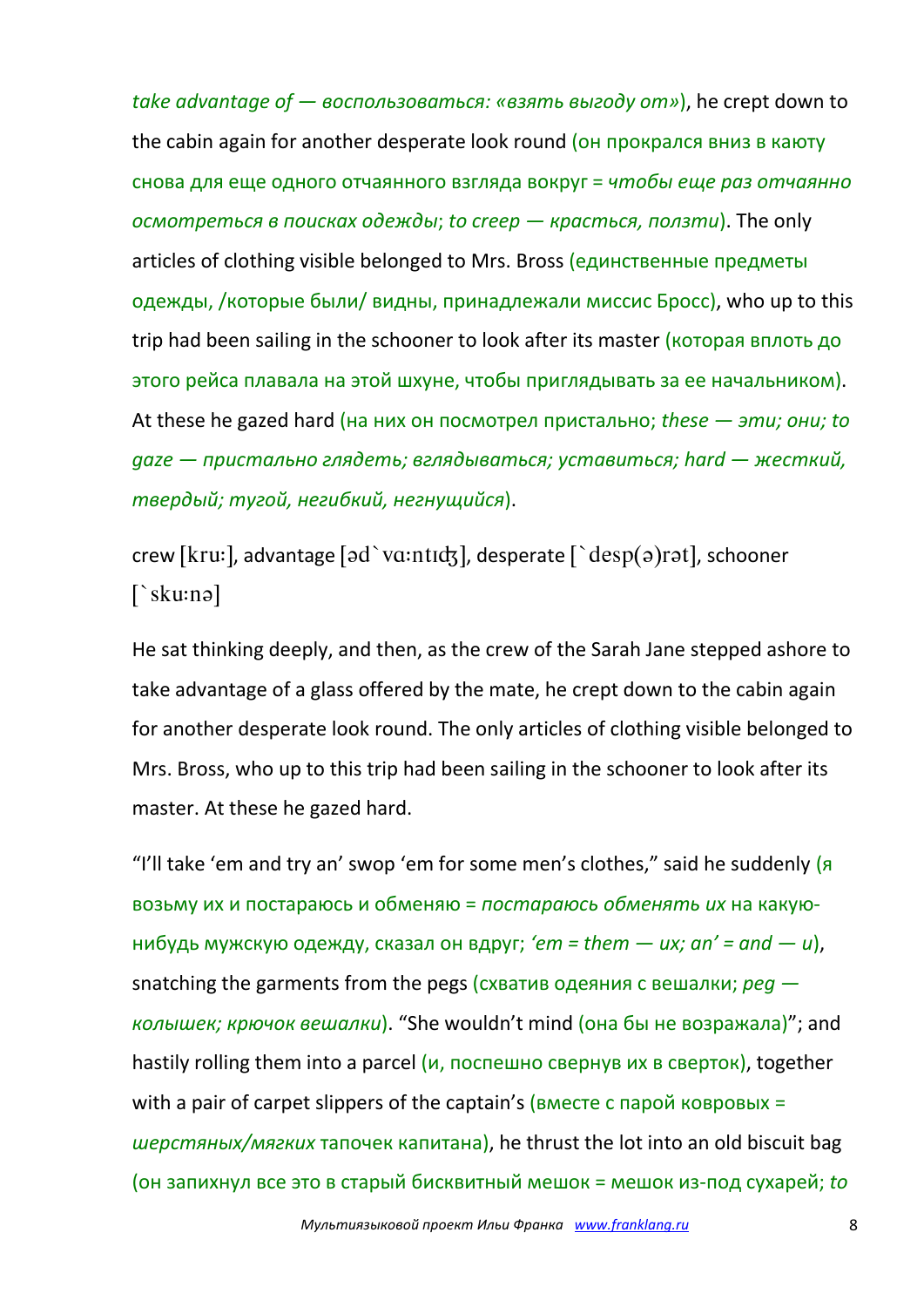*thrust — запихнуть; lot — куча, «все вещи/люди»*). Then he shouldered his burden (затем он взвалил на плечо свою ношу), and, going cautiously on deck, gained the shore  $(u, b)$  выйдя опасливо на палубу, достиг берега), and set off at a trot to the address furnished in the letter (и припустил рысью по адресу, указанному в письме; *to set off — пуститься прочь = в путь; to furnish снабжать*).

mind  $[mand]$ , hastily  $[$  heistili], pair  $[pea]$ , biscuit  $[$  biskit], burden  $[\nabla$ bə:d $(\circ)$ n], cautiously  $[\nabla$ kɔ: $\int$ əsli], address  $[\circ \det]$ 

"I'll take 'em and try an' swop 'em for some men's clothes," said he suddenly, snatching the garments from the pegs. "She wouldn't mind"; and hastily rolling them into a parcel, together with a pair of carpet slippers of the captain's, he thrust the lot into an old biscuit bag. Then he shouldered his burden, and, going cautiously on deck, gained the shore, and set off at a trot to the address furnished in the letter.

It was a long way, and the bag was heavy (это была долгая дорога, а мешок был тяжелый). His first attempt at barter was alarming (его первая попытка обмена была тревожащей = пугающей), for the pawnbroker, who had just been cautioned by the police, was in such a severe and uncomfortable state of morals (ибо хозяин ломбарда, который только что был предупрежден полицией, был в таком суровом и неудобном = *неловком* расположении духа), that the boy quickly snatched up his bundle again and left (что мальчик живо подхватил свой сверток опять и ушел; *to leave — уходить, уезжать, покидать, оставлять*). Sorely troubled he walked hastily along (крайне встревоженный, он шагал поспешно вперед), until, in a small bye street, his glance fell upon a baker of mild and benevolent aspect (пока в маленьком переулке его взгляд не упал на пекаря мягкой и доброжелательной наружности; *to fall — падать*),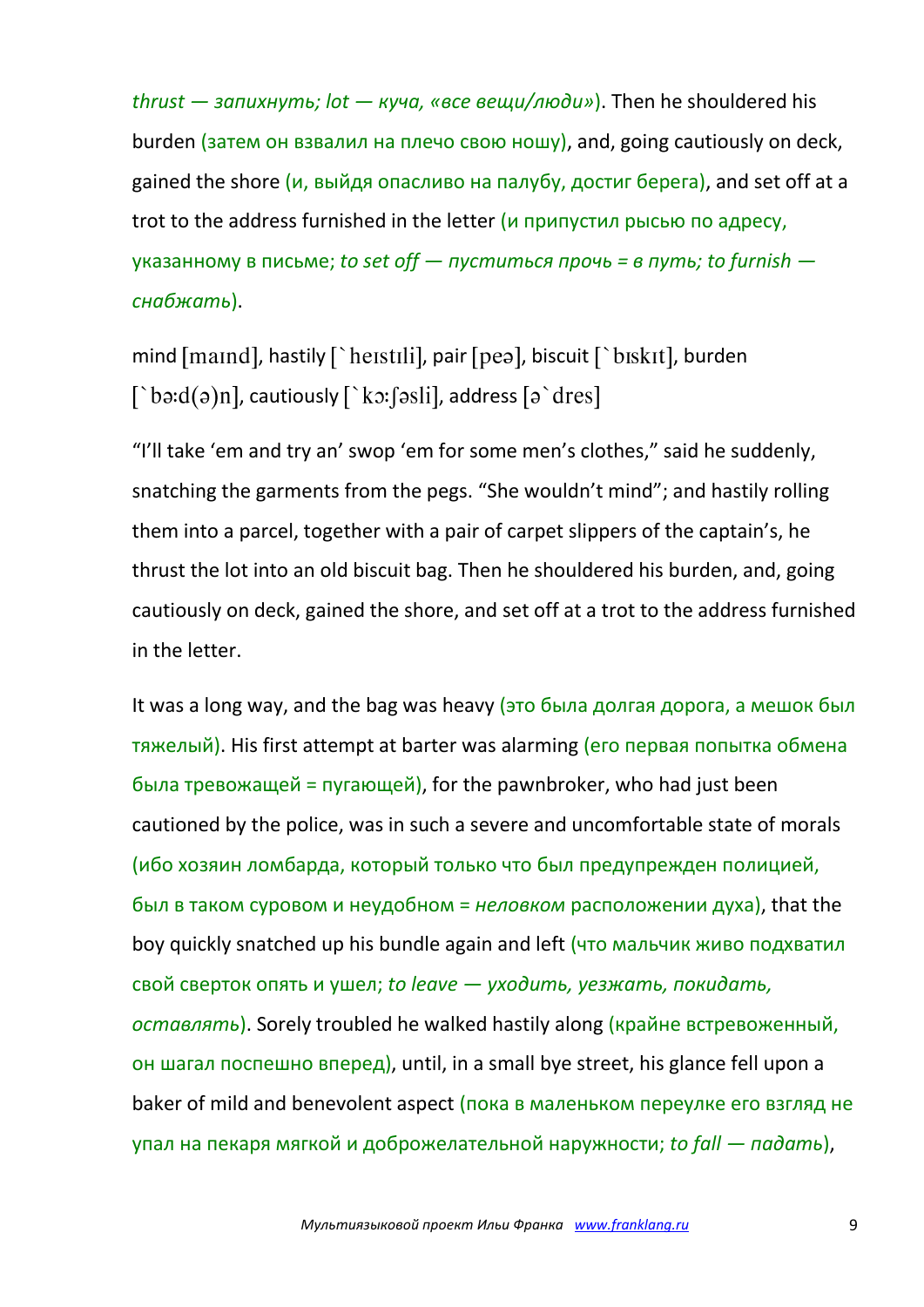standing behind the counter of his shop (стоявшего за прилавком своего магазинчика).

heavy [`hevi], attempt  $\lceil \varphi \rangle$  tem $\lceil \varphi \rangle$ ], caution  $\lceil \varphi \rangle$  ko:  $\lceil \varphi \rangle$  heave  $\lceil \varphi \rangle$  his lightless is the multiple of the solution  $\lceil \varphi \rangle$  his lightless is the multiple of the solution of the solution o severe [sɪ `vɪə], uncomfortable  $\lceil \Delta n \rangle$  k $\Delta m f(\sigma)$  tabl], aspect  $\lceil \rangle$   $\alpha$ spekt], behind [bɪ`haɪnd]

It was a long way, and the bag was heavy. His first attempt at barter was alarming, for the pawnbroker, who had just been cautioned by the police, was in such a severe and uncomfortable state of morals, that the boy quickly snatched up his bundle again and left. Sorely troubled he walked hastily along, until, in a small bye street, his glance fell upon a baker of mild and benevolent aspect, standing behind the counter of his shop.

"If you please, sir," said Tommy, entering (если вам угодно, сэр, сказал Томми, входя), and depositing his bag on the counter (и выкладывая свой мешок на прилавок), "have you got any cast-off clothes you don't want (есть ли у вас какая-либо бросовая одежда, которой вы не хотите = которая вам не нужна)?" The baker turned to a shelf (пекарь повернулся к полке), and selecting a stale loaf cut it in halves, one of which he placed before the boy (и, выбрав зачерствевший ломоть, разрезал его на /две/ половины, одну из которых он положил перед юнгой; *to cut — резать; halves —* мн.ч. от *half — половина*).

deposit [dɪ`pɒzɪt], select [sɪ`lekt], half [hɑ:f], halves [hɑ:vz]

"If you please, sir," said Tommy, entering, and depositing his bag on the counter, "have you got any cast-off clothes you don't want?" The baker turned to a shelf, and selecting a stale loaf cut it in halves, one of which he placed before the boy.

"I don't want bread," said Tommy desperately  $(a + b + c)$  хлеба, сказал Томми отчаянно); "but mother has just died, and father wants mourning for the funeral (но мама только что умерла, и отец хочет оплакивание = *плакальщиц* на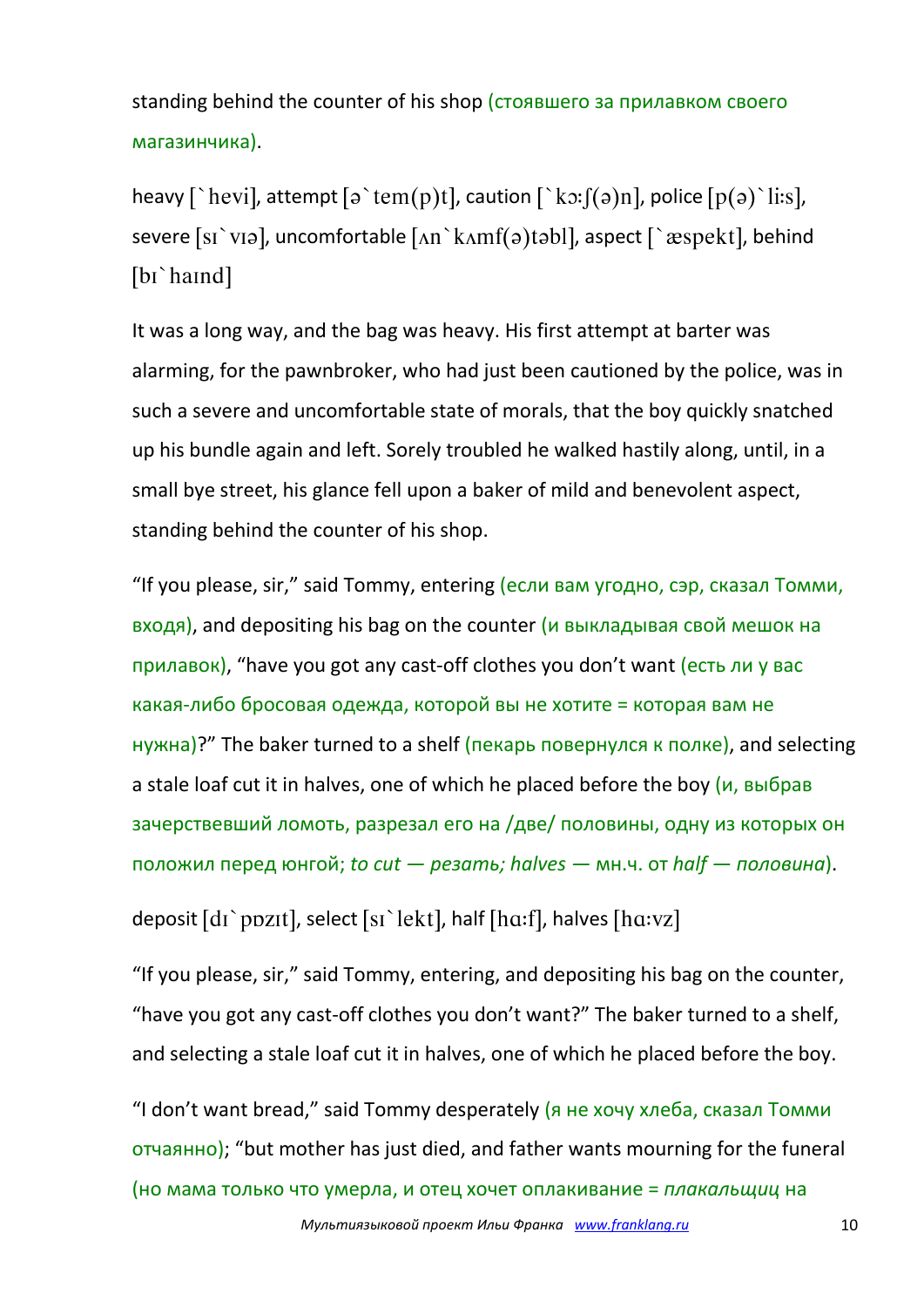похороны). He's only got a new suit with him (у него имеется только новый костюм: «имеет с собой»), and if he can change these things of mother's for an old suit (и если он сможет обменять эти мамины вещи на старый костюм), he'd sell his best ones to bury her with (он бы продал свои лучшие /вещи/, чтобы похоронить ее на /это/)." He shook the articles out on the counter (он вытряхнул предметы = одежду на прилавок), and the baker's wife, who had just come into the shop, inspected them rather favourably (и жена пекаря, которая только что вошла в лавку, осмотрела их довольно-таки одобрительно).

bread [bred], funeral  $\lceil \frac{1}{\mu}$  fiu:n(a)ral], suit [sju:t], bury  $\lceil \frac{1}{\mu}$  beri], rather  $\lceil \frac{1}{\mu}$  ra:da], favourably  $\lceil$  ferv(a) rabli

"I don't want bread," said Tommy desperately; "but mother has just died, and father wants mourning for the funeral. He's only got a new suit with him, and if he can change these things of mother's for an old suit, he'd sell his best ones to bury her with." He shook the articles out on the counter, and the baker's wife, who had just come into the shop, inspected them rather favourably.

"Poor boy, so you've lost your mother," she said, turning the clothes over (бедный мальчик, так ты только что потерял свою мать, сказала она, переворачивая одежду; *to lose — терять*). "It's a good skirt, Bill (это хорошая юбка, Билл)."

"Yes, ma'am," said Tommy dolefully (да, мэм, сказал Томми уныло). "What did she die of?" inquired the baker (от чего она умерла? спросил пекарь).

"Scarlet fever," said Tommy, tearfully, mentioning the only disease he knew (скарлатина: «алая горячка», сказал Томми слезно = *заливаясь слезами*, называя единственную болезнь, которую знал; *to know — знать*).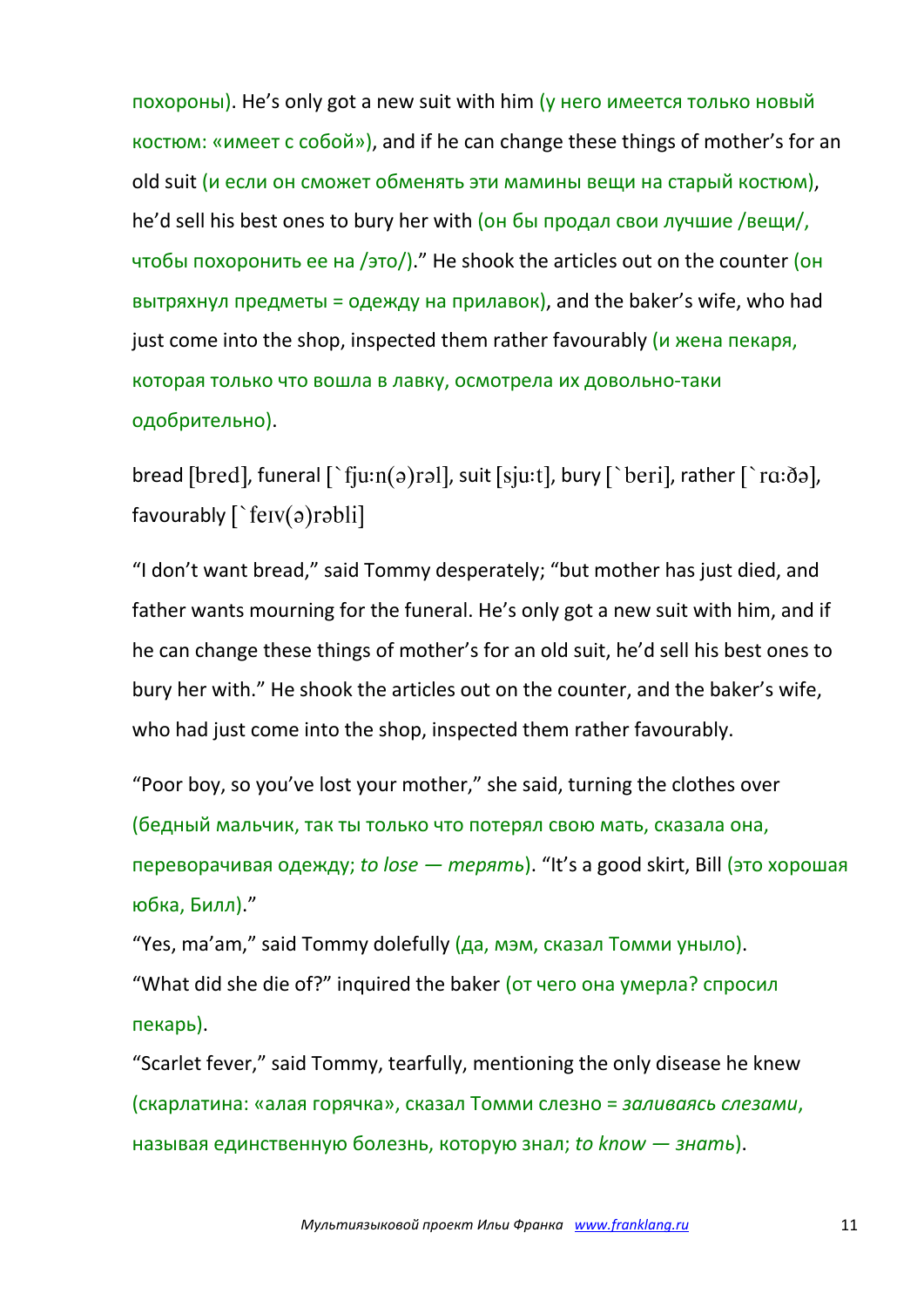"Scar—Take them things away," yelled the baker (скар… забирай эти вещи прочь, заорал пекарь; *them — их; в просторечии может заменять родственные слова these/those — эти/те и определенный артикль the*), pushing the clothes on to the floor (смахнув одежду на пол; *to push толкать*), and following his wife to the other end of the shop (и следуя за женой в другой конец магазина = убегая вслед за женой в дальний угол). "Take 'em away directly, you young villain (забирай их прочь прямо = *немедленно*, ты, маленький негодяй)."

poor  $[pv\partial]$ , skirt  $[sk\partial]$ , inquire  $[n\Delta kwa\partial]$ , fever  $[\Delta k v\partial]$ , disease  $\delta$   $d\Gamma$  zi:z], mention  $\lceil \text{men}(\theta)n \rceil$ , know  $\lceil n \text{au} \rceil$ , knew  $\lceil n \text{iu} \rceil$ , villain  $\lceil \text{v} \rceil$ 

"Poor boy, so you've lost your mother," she said, turning the clothes over. "It's a good skirt, Bill."

"Yes, ma'am," said Tommy dolefully.

"What did she die of?" inquired the baker.

"Scarlet fever," said Tommy, tearfully, mentioning the only disease he knew. "Scar—Take them things away," yelled the baker, pushing the clothes on to the floor, and following his wife to the other end of the shop. "Take 'em away directly, you young villain."

His voice was so loud, his manner so imperative (его голос был столь громок, его манера столь повелительна), that the startled boy, without stopping to argue (что испуганный юнга, не задержавшись, чтобы поспорить: «без останавливания»), stuffed the clothes pell-mell into the bag again and departed (запихнул одежду как попало обратно в мешок: «снова» и убежал: «отбыл»). A farewell glance at the clock made him look almost as horrified as the baker (прощальный взгляд на часы заставил его выглядеть почти так же испуганно, как пекарь; *to make — делать; заставлять*).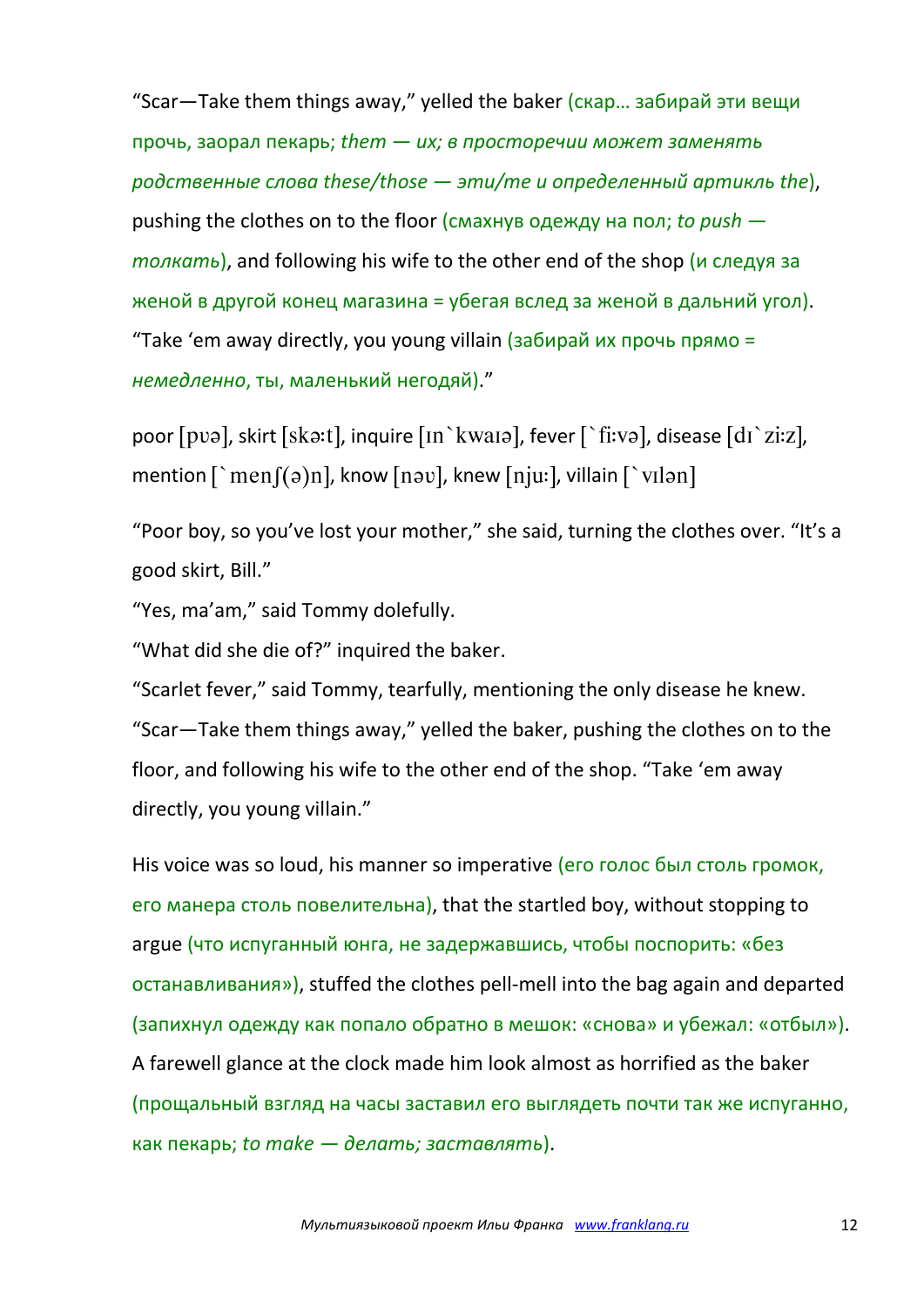loud [lavd], manner  $\lceil \cdot \text{mæna} \rceil$ , imperative  $\lceil \text{nm} \cdot \text{peratu} \rceil$ , argue  $\lceil \cdot \text{a:giu} \rceil$ , farewell [fea`wel]

His voice was so loud, his manner so imperative, that the startled boy, without stopping to argue, stuffed the clothes pell-mell into the bag again and departed. A farewell glance at the clock made him look almost as horrified as the baker.

"There's no time to be lost," he muttered, as he began to run (нет времени, которое можно терять: «чтобы быть потеряно», пробормотал он, начиная бежать: «когда начал…»; *to begin — начать*); "either the old man'll have to come in these (либо старику придется пойти в этой /одежде/; *to have to быть вынужденным или обязанным что-то делать*) or else stay where he is (или же оставаться, где он есть /сейчас/)." He reached the house breathless, and paused before an unshaven man in time-worn greasy clothes (он добежал до дома бездыханный = *запыхавшийся* и остановился перед небритым человеком в потрепанной: «поношенной» временем засаленной одежде; *to reach — достигать; to wear — носить /об одежде/*), who was smoking a short clay pipe with much enjoyment in front of the door (который курил короткую глиняную трубку с большим наслаждением перед дверью).

either  $\lceil$ `aɪðə] или  $\lceil$ `i:ðə], breathless  $\lceil$ `bre $\theta$ ləs], front  $\lceil$ frʌnt], door  $\lceil$ dɔ:]

"There's no time to be lost," he muttered, as he began to run; "either the old man'll have to come in these or else stay where he is." He reached the house breathless, and paused before an unshaven man in time-worn greasy clothes, who was smoking a short clay pipe with much enjoyment in front of the door.

"Is Cap'n Bross here?" he panted (капитан Бросс здесь? выдохнул он; *cap'n = captain; to pant — запыхаться*).

"He's upstairs," said the man, with a leer (он наверху, сказал человек с ухмылкой), "sitting in sackcloth and ashes, more ashes than sackcloth (сидящий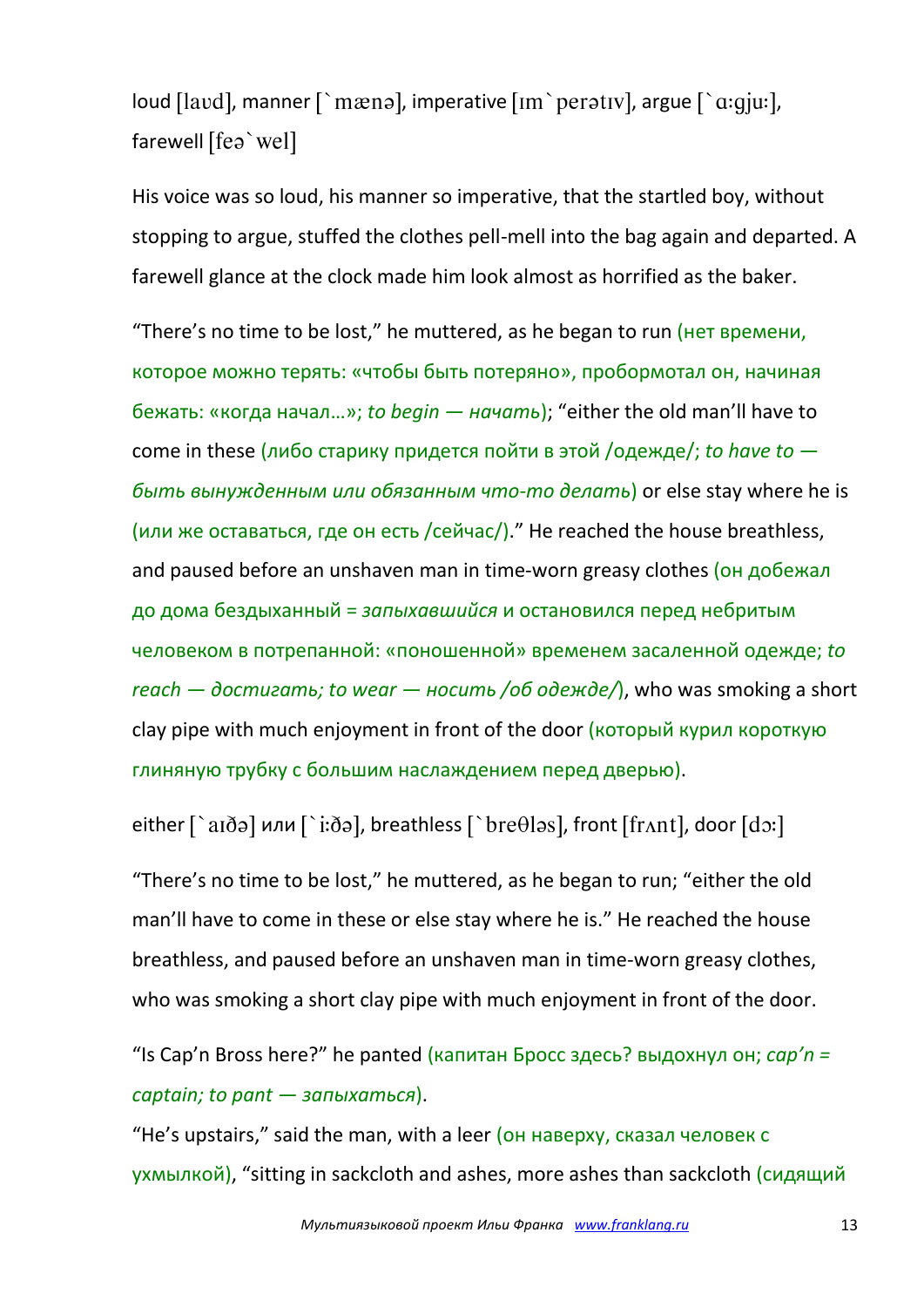= *сидит* во власянице и пепле, больше пепла, чем власяницы). Have you got some clothes for him (ты раздобыл какую-нибудь одежду для него)?" "Look here," said Tommy (посмотрите: «смотрите сюда», сказал Томми). He was down on his knees (он стоял на коленях: «был внизу на коленях») with the mouth of the bag open again (с отверстием мешка открытым снова; *mouth рот*), quite in the style of the practiced hawker (совершенно в духе натренированного = *опытного* уличного разносчика). "Give me an old suit of clothes for them (дайте мне старый костюм за них). Hurry up (поторопитесь). There's a lovely frock (вот чудесное платье)."

upstairs  $\lceil \Delta p \rceil$  steaz], sackcloth  $\lceil \Delta x \rceil$  ashes  $\lceil \Delta x \rceil$  ashes  $\lceil \Delta x \rceil$  aractice  $\lceil \Delta x \rceil$  practis],  $lovely [`lavli]$ 

"Is Cap'n Bross here?" he panted.

"He's upstairs," said the man, with a leer, "sitting in sackcloth and ashes, more ashes than sackcloth. Have you got some clothes for him?"

"Look here," said Tommy. He was down on his knees with the mouth of the bag open again, quite in the style of the practiced hawker. "Give me an old suit of clothes for them. Hurry up. There's a lovely frock."

"Blimey," said the man, staring (ну и ну, сказал человек, вытаращившись), "I've only got these clothes (у меня только эта одежда и есть /та, что на мне/). Wot d'yer take me for? A dook (за кого ты меня принимаешь, за герцога? *wot d'yer = what do you; dook = duke*)?"

"Well, get me some somewhere," said Tommy (ну, раздобудьте мне какуюнибудь где-нибудь, сказал Томми). "If you don't (если вы этого не /сделаете/) the cap'n'll have to come in these (капитану придется пойти в этом; *to have to*), and I'm sure he won't like it (и я уверен, что ему это не понравится; *won't = will not — показатель будущего времени + отрицание*)."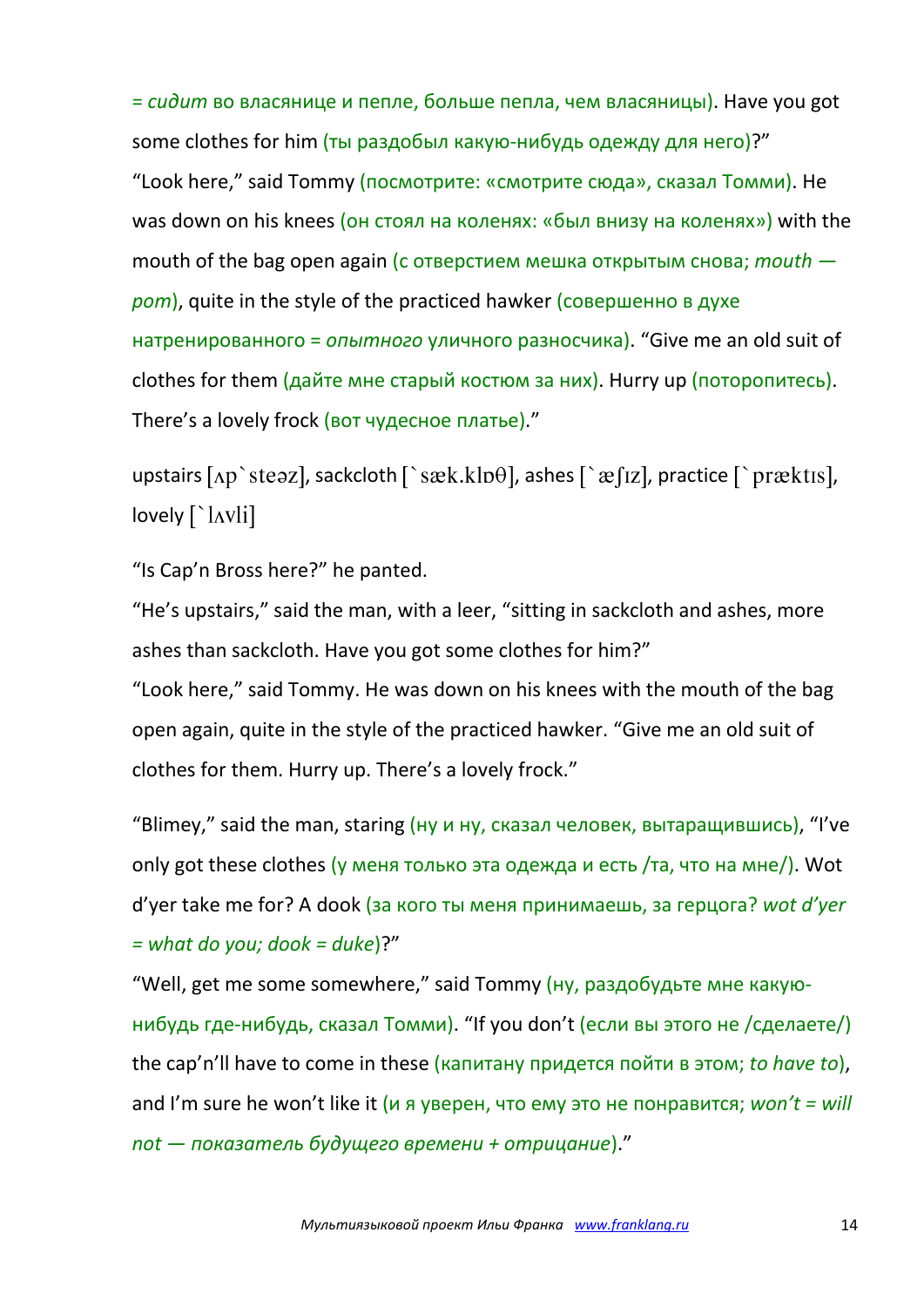"I wonder what he'd look like," said the man, with a grin (интересно, как бы он выглядел, сказал человек с усмешкой; *to look like — выглядеть каким-либо образом: «выглядеть как»*). "Damme if I don't come up and see (будь я проклят, если не пойду и не взгляну; *damme = damn me*)."

"Get me some clothes," pleaded Tommy (достаньте мне какую-нибудь одежду, умолял Томми).

sure  $\lceil \lceil \nu \rceil$ 

"Blimey," said the man, staring, "I've only got these clothes. Wot d'yer take me for? A dook?"

"Well, get me some somewhere," said Tommy. "If you don't the cap'n'll have to come in these, and I'm sure he won't like it."

"I wonder what he'd look like," said the man, with a grin. "Damme if I don't come up and see."

"Get me some clothes," pleaded Tommy.

"I wouldn't get you clothes, no, not for fifty pun," said the man severely (я бы не достал тебе одежды, нет, и за пятьдесят фунтов; *pun = pounds*). "Wot d'yer mean wanting to spoil people's pleasure in that way (ты что, желаешь испортить людям удовольствие таким образом: «что ты имеешь в виду, желая испортить…»)? Come on, come and tell the cap'n what you've got for 'im (давай, иди и скажи капитану, что у тебя есть для него; *'im = him*), I want to 'ear what he ses (я хочу услышать, что он скажет; *'ear = to hear — слышать; ses = says*). He's been swearing 'ard since ten o'clock this morning (он ругается на чем свет стоит: «тяжело, жестко» с десяти часов сегодняшнего утра; *'ard = hard*), but he ought to say something special over this (но он должен сказать что-нибудь особенное на этот счет)."

pleasure  $\lceil \Delta p \rceil$ , ought to  $\lceil \Delta p \rceil$ , special  $\lceil \Delta p \rceil$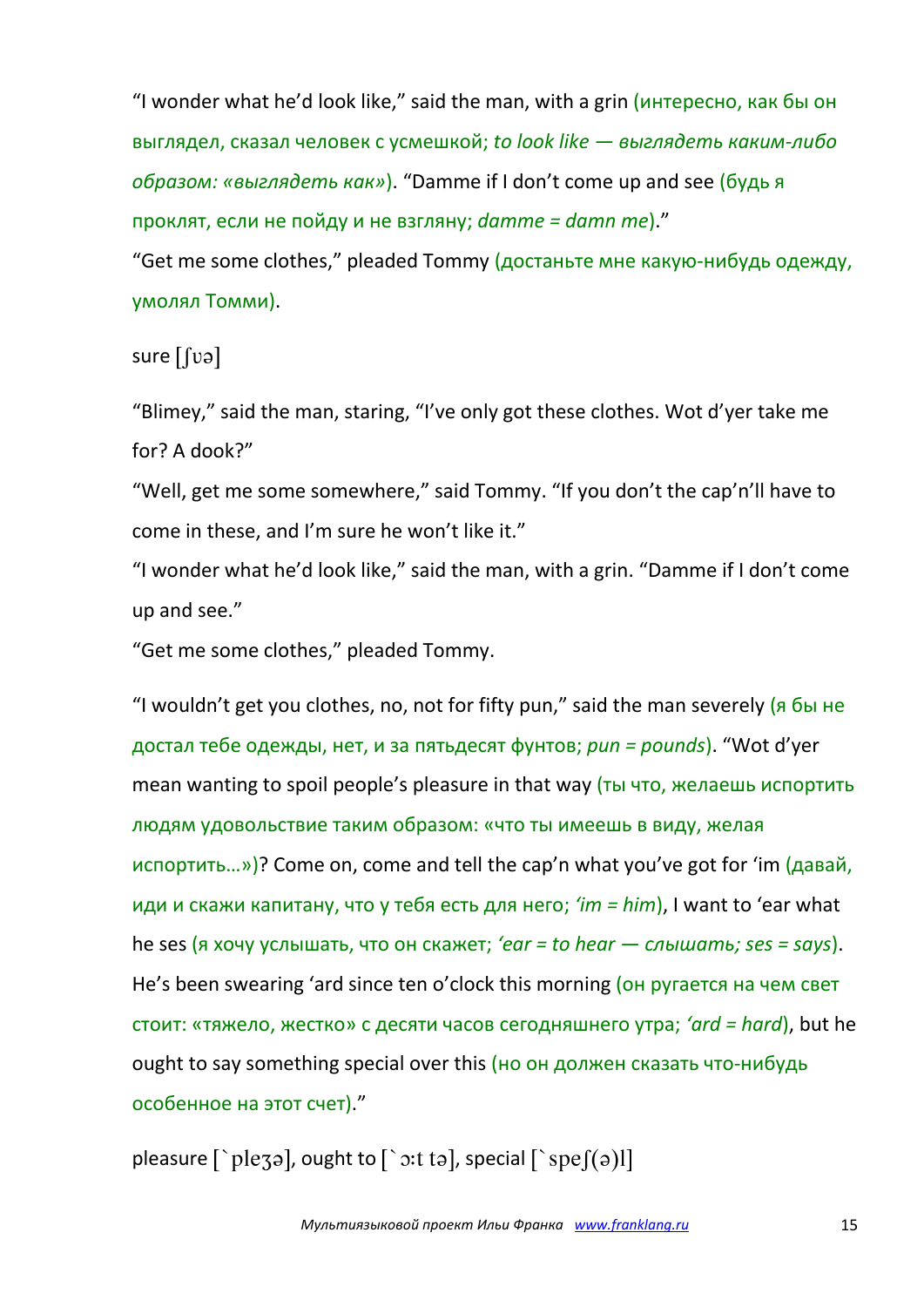"I wouldn't get you clothes, no, not for fifty pun," said the man severely. "Wot d'yer mean wanting to spoil people's pleasure in that way? Come on, come and tell the cap'n what you've got for 'im, I want to 'ear what he ses. He's been swearing 'ard since ten o'clock this morning, but he ought to say something special over this."

He led the way up the bare wooden stairs (он пошел, указывая путь, вверх по голым деревянным ступеням: «повел дорогу»; *to lead — вести*), followed by the harassed boy (а за ним следовал волнующийся/измученный волнением юнга: «преследуемый измученным юнгой»; *to harass — беспокоить, изводить; утомлять, изнурять*), and entered a small dirty room at the top (и вошел в маленькую грязную комнату наверху), in the centre of which the master of the Sarah Jane sat to deny visitors (в центре которой начальник «Сары Джейн» сидел, чтобы отрицать/не признавать посетителей = как будто посетители были невозможны; *to sit — сидеть; to deny — отрицать; отвергать; не признавать существование*), in a pair of socks and last week's paper (/одетый/ в пару носков и /укрытый/ газетой за прошлую неделю; *last — последний; прошлый*).

bare [beə], harassed [`hærəst], centre [`sentə], deny  $\left[$ dı`naı], visitor [`vizitə]

He led the way up the bare wooden stairs, followed by the harassed boy, and entered a small dirty room at the top, in the centre of which the master of the Sarah Jane sat to deny visitors, in a pair of socks and last week's paper.

"Here's a young gent come to bring you some clothes, cap'n," said the man  $(\tau y \tau)$ вот молодой человек, пришедший, чтобы принести вам немного одежды, капитан, сказал человек), taking the sack from the boy (забирая мешок у юнги). "Why didn't you come before?" growled the captain (почему ты не пришел раньше? прорычал капитан), who was reading the advertisements (который читал объявления).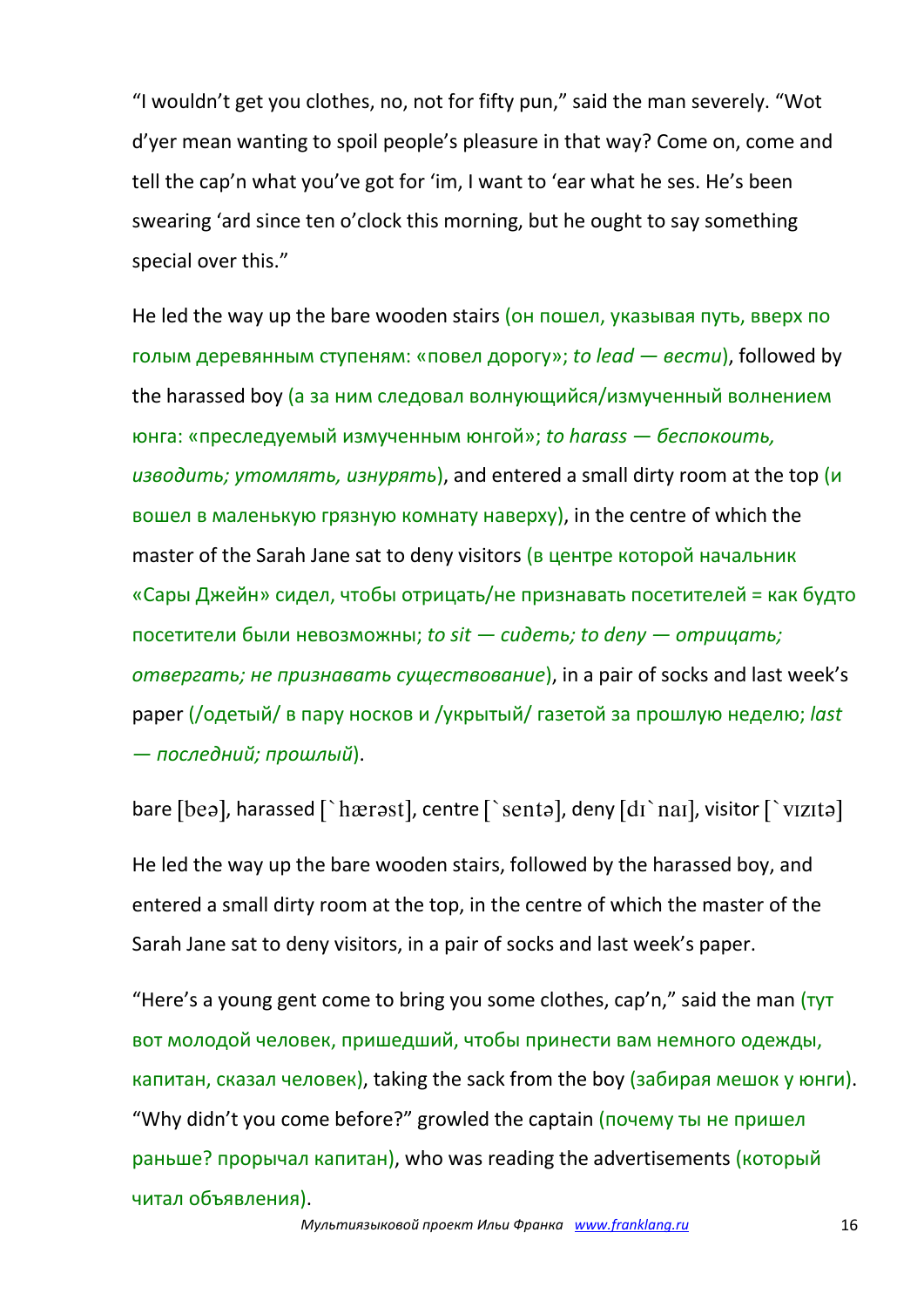The man put his hand in the sack, and pulled out the clothes (человек сунул руку в мешок и вытащил одежду). "What do you think of 'em?" he asked expectantly (что вы думаете о ней? спросил он с ожиданием).

gent [dʒent], growl [qravl], advertisement [ad`va:tismant]

"Here's a young gent come to bring you some clothes, cap'n," said the man, taking the sack from the boy.

"Why didn't you come before?" growled the captain, who was reading the advertisements.

The man put his hand in the sack, and pulled out the clothes. "What do you think of 'em?" he asked expectantly.

The captain strove vainly to tell him, but his tongue mercifully forsook its office (капитан тщетно пытался сказать ему, но его язык милосердно оставил свою службу = *отказался служить ему*; *to forsake*), and dried between his lips (и засох = *застрял* между губами). His brain rang with sentences of scorching iniquity, but they got no further (его мозг звенел сентенциями,

/отличающимися/ адским: «палящим» неблагочестием, но они не добирались дальше = не были высказаны; *to ring — звенеть; to get — зд.: попасть, оказаться, добраться*).

"Well, say thank you, if you can't say nothing else," suggested his tormentor hopefully (ну, скажите /хоть/ спасибо, если не можете сказать ничего другого, предложил его мучитель с надеждой; *to torment — мучить*).

"I couldn't bring nothing else," said Tommy hurriedly (я не смог принести ничего другого, сказал Томми поспешно); "all the things was locked up (все вещи были заперты; *was — был/а/* вместо *were — были*). I tried to swop 'em (я пытался обменять их) and nearly got locked up for it (и меня за это чуть за решетку не посадили: «почти сделался запертым в тюрьму за это»). Put these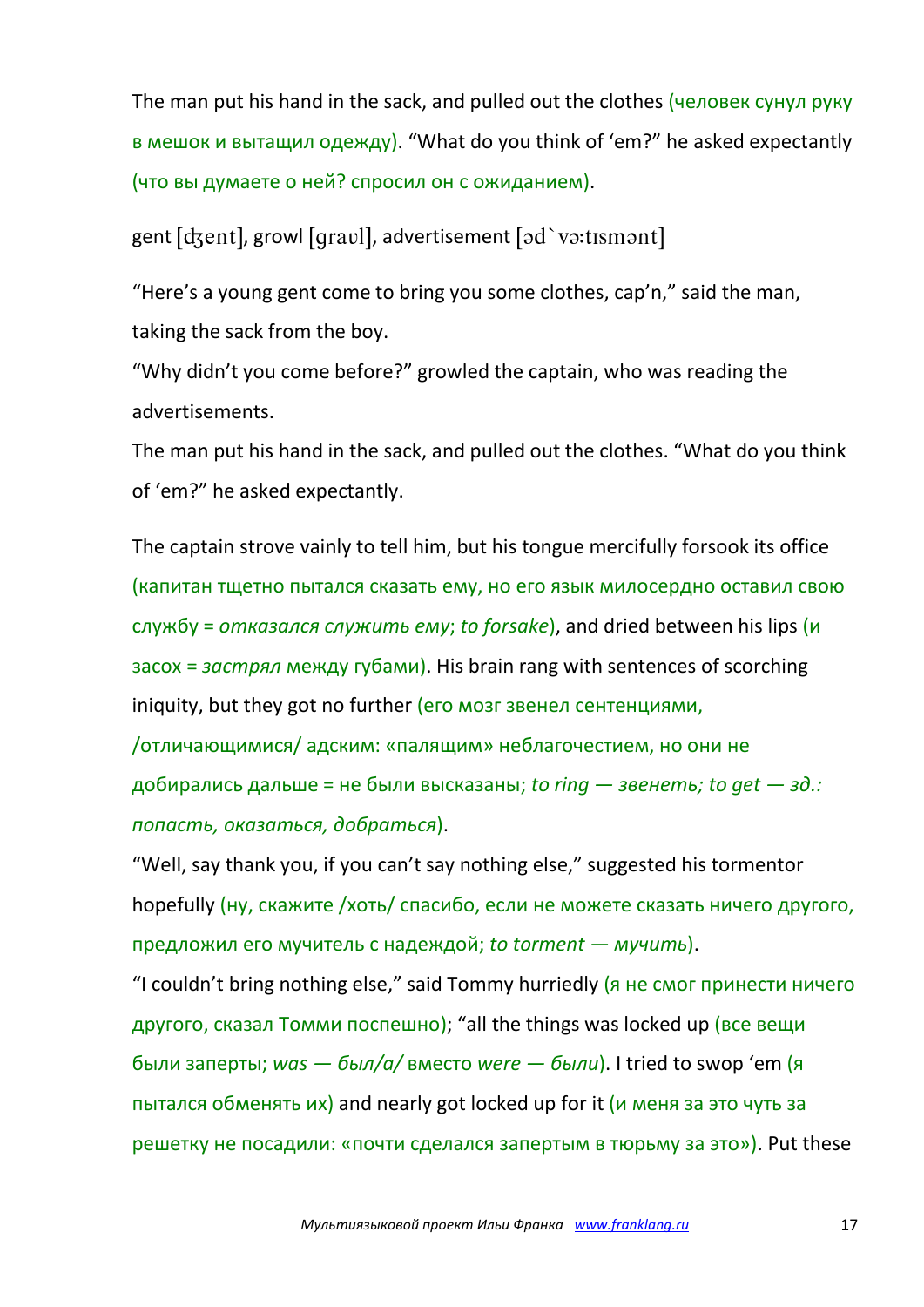on and hurry up (надевайте эту /одежду/ и поторопитесь; *to put on надевать*)."

tongue  $[t \land n]$ , mercifully  $\lceil \text{`mə:} \text{sf(ə)} \text{li}$ , sentence  $\lceil \text{`sentə} \text{ns} \rceil$ , further  $\lceil \text{`fə:} \delta \text{ə} \rceil$ , suggest [sə `dʒest], hurriedly [ `hʌrɪdli]

The captain strove vainly to tell him, but his tongue mercifully forsook its office, and dried between his lips. His brain rang with sentences of scorching iniquity, but they got no further.

"Well, say thank you, if you can't say nothing else," suggested his tormentor hopefully.

"I couldn't bring nothing else," said Tommy hurriedly; "all the things was locked up. I tried to swop 'em and nearly got locked up for it. Put these on and hurry up."

The captain moistened his lips with his tongue (капитан смочил губы языком = облизал губы; *moist — сырой, влажный; to moisten — увлажнять*).

"The mate'll get off directly she floats," continued Tommy (помощник отплывет сразу же, как она = *корабль* окажется на воде, продолжал Томми; *to float плыть по поверхности воды, держаться на поверхности*). "Put these on and spoil his little game (наденьте эту /одежду/ и испортьте его маленькую игру). It's raining a little now (сейчас немного моросит; *to rain — моросить, «идет дождь»*). Nobody'll see you (никто не увидит вас), and as soon as you git aboard (а как только вы окажетесь на борту; *as soon as — как только: «так скоро, как»; git = to get — оказаться, попасть*) you can borrow some of the men's clothes (вы сможете одолжить какую-нибудь одежду у матросов: «людей»)." "That's the ticket, cap'n," said the man  $(TO, 4TO)$  надо, капитан, сказал человек; *ticket — букв. билет; происхождение выражения точно не установлено*). "Lord lumme (Господи помилуй: «Господь возлюби меня»; *lumme = love me*), you'll'ave everybody falling in love with you (в вас все будут влюбляться: «у вас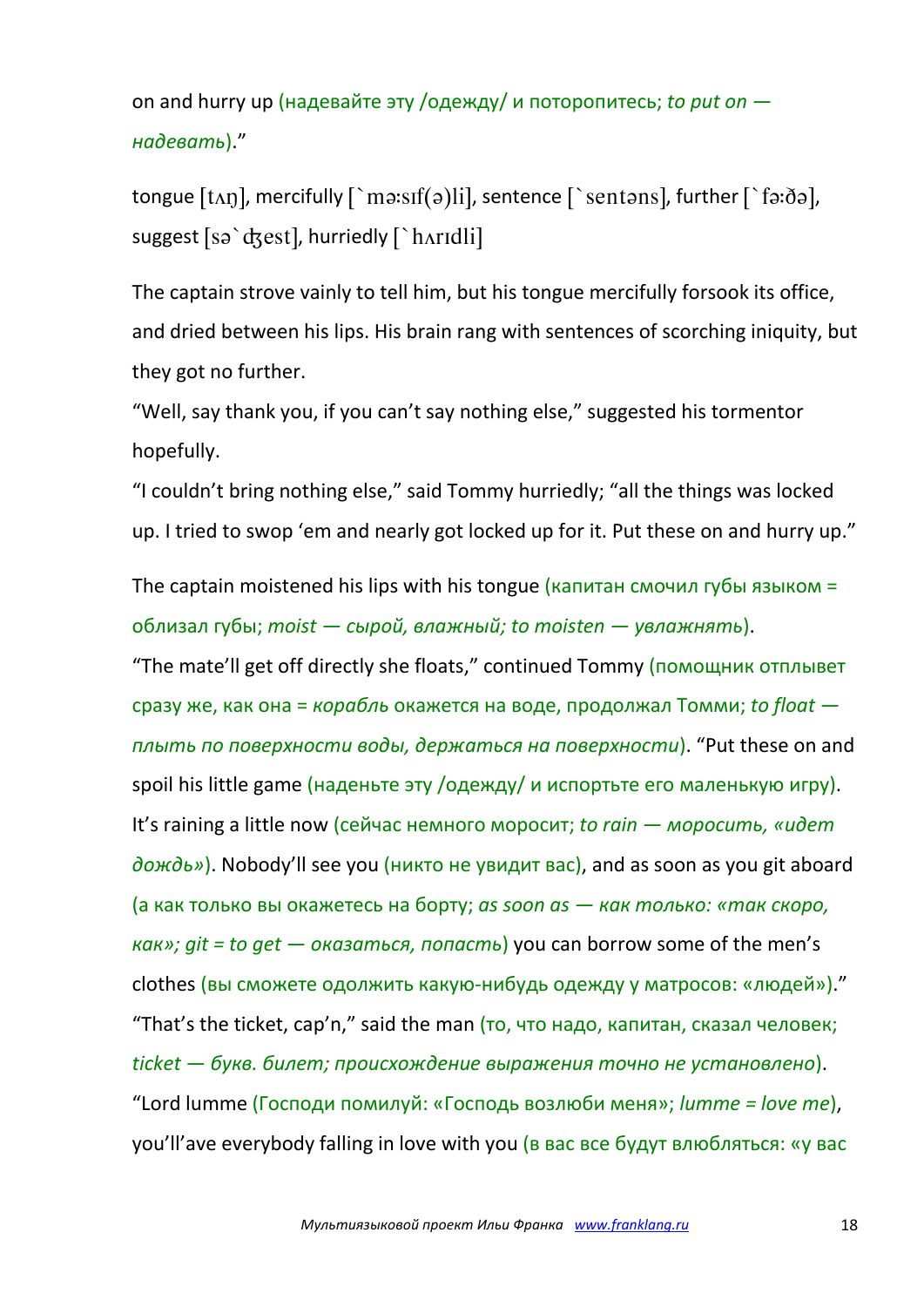будут все влюбляющимися в вас»; *to fall in love — влюбиться: «впасть в любовь»*)."

"Hurry up," said Tommy, dancing with impatience. "Hurry up." (торопитесь, сказал Томми, пританцовывая от нетерпения, торопитесь)

continue [kan `tɪnju:], impatience  $\text{Im}$  `peɪ $\text{f}(a)$ ns]

The captain moistened his lips with his tongue.

"The mate'll get off directly she floats," continued Tommy. "Put these on and spoil his little game. It's raining a little now. Nobody'll see you, and as soon as you git aboard you can borrow some of the men's clothes."

"That's the ticket, cap'n," said the man. "Lord lumme, you'll'ave everybody falling in love with you."

"Hurry up," said Tommy, dancing with impatience. "Hurry up."

The skipper, dazed and wild-eyed, stood still (капитан, ошарашенный и с диким взглядом: «глазами», стоял смирно; *to stand — стоять*) while his two assistants hastily dressed him (пока его два ассистента поспешно одевали его), bickering somewhat about details as they did so (одновременно переругиваясь немного о деталях: «переругиваясь… пока они делали так»).

"He ought to be tight-laced, I tell you," said the man (он должен быть туго зашнурован, говорю тебе, сказал человек).

"He can't be tight-laced without stays," said Tommy scornfully (он не может быть туго зашнурован без корсета, сказал Томми насмешливо; *scorn презрение; насмешка*). "You ought to know that (вам бы следовало это знать)."

"Ho, can't he," said the other, discomfited (хо, не может он, сказал тот: «другой», смущенный). "You know too much for a young-un (ты знаешь слишком много для юнца; *young-un = young one; young — молодой; one —*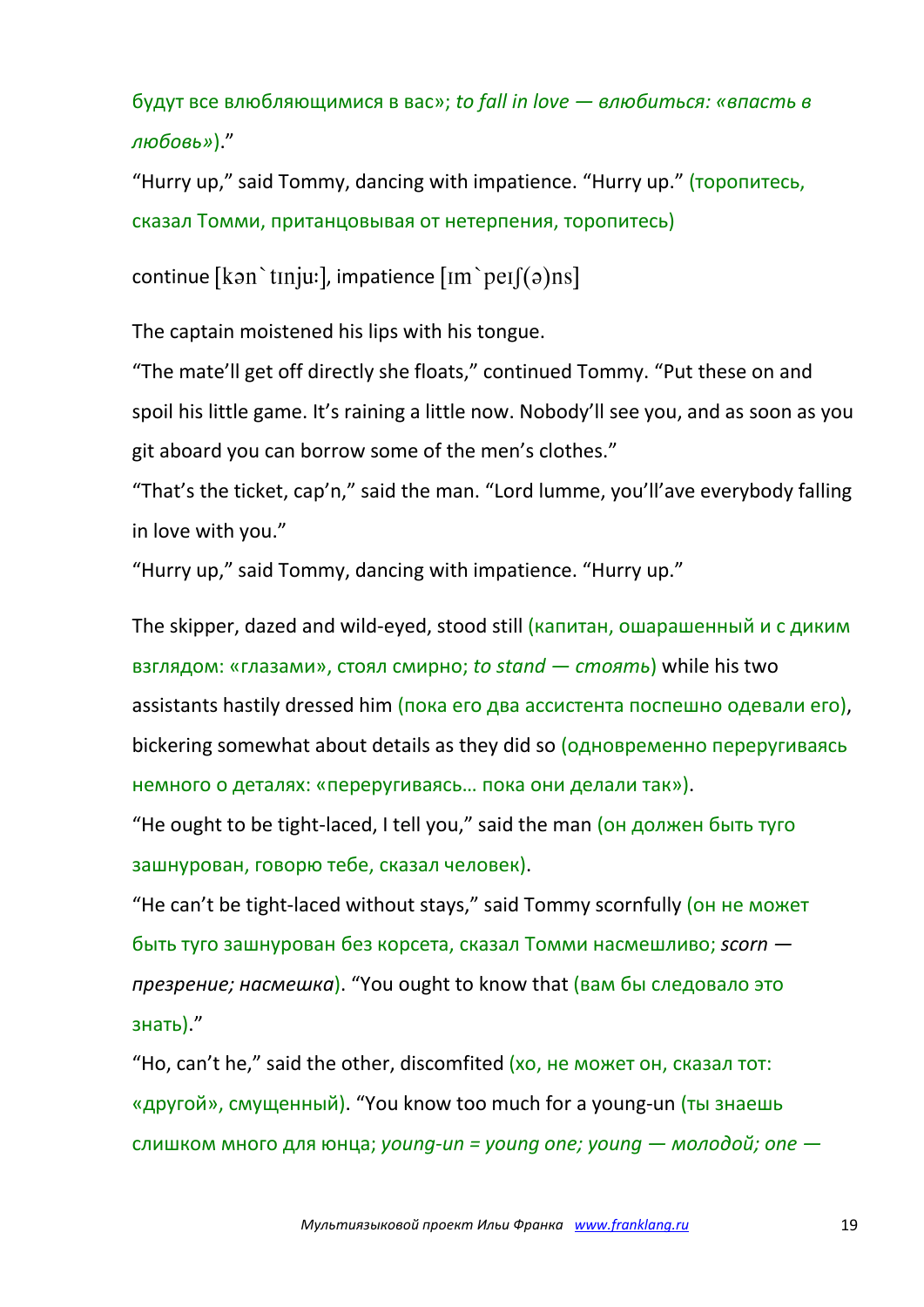*один; человек*). Well, put a bit o' line round 'im then (ну, обвяжи немного шнура вокруг него тогда; *to put — класть, ставить, надевать; 'im = him*)." wild [waild], assistant [a`sistant], detail [`di:teil]

The skipper, dazed and wild-eyed, stood still while his two assistants hastily dressed him, bickering somewhat about details as they did so.

"He ought to be tight-laced, I tell you," said the man.

"He can't be tight-laced without stays," said Tommy scornfully. "You ought to know that."

"Ho, can't he," said the other, discomfited. "You know too much for a young-un. Well, put a bit o' line round 'im then."

"We can't wait for a line," said Tommy, who was standing on tip-toe to tie the skipper's bonnet on (мы не можем ждать шнур, сказал Томми, который стоял на цыпочках, что привязать капитану шляпку; *on — надетый, ср.: to put on надеть*). "Now tie the scarf over his chin to hide his beard (теперь повяжи шарф поверх его подбородка, чтобы спрятать его бороду), and put this veil on (и надень эту вуаль). It's a good job he ain't got a moustache (хорошо: «хорошая работа», что у него нет усов; *ain't got — зд.: = haven't got*)."

The other complied (тот подчинился), and then fell back a pace or two to gaze at his handiwork (а затем отступил назад на шаг-другой, чтобы полюбоваться на дело рук своих; *to fall — падать; to fall back — отступать*). "Strewth, though I sees it as shouldn't, you look a treat!" he remarked complacently (точно, хотя я вижу это, как не должен, вы выглядите конфеткой! заметил он самодовольно; *strewth = it's the truth — это правда; treat — угощение; развлечение, удовольствие*). "Now, young-un, take 'old of his arm (теперь, молодой человек, бери его под руку; *'old = hold — хватка от to hold держать; to take hold of — брать, охватывать*). Go up the back streets (идите по задним: «глухим улицам»), and if you see anybody looking at you, call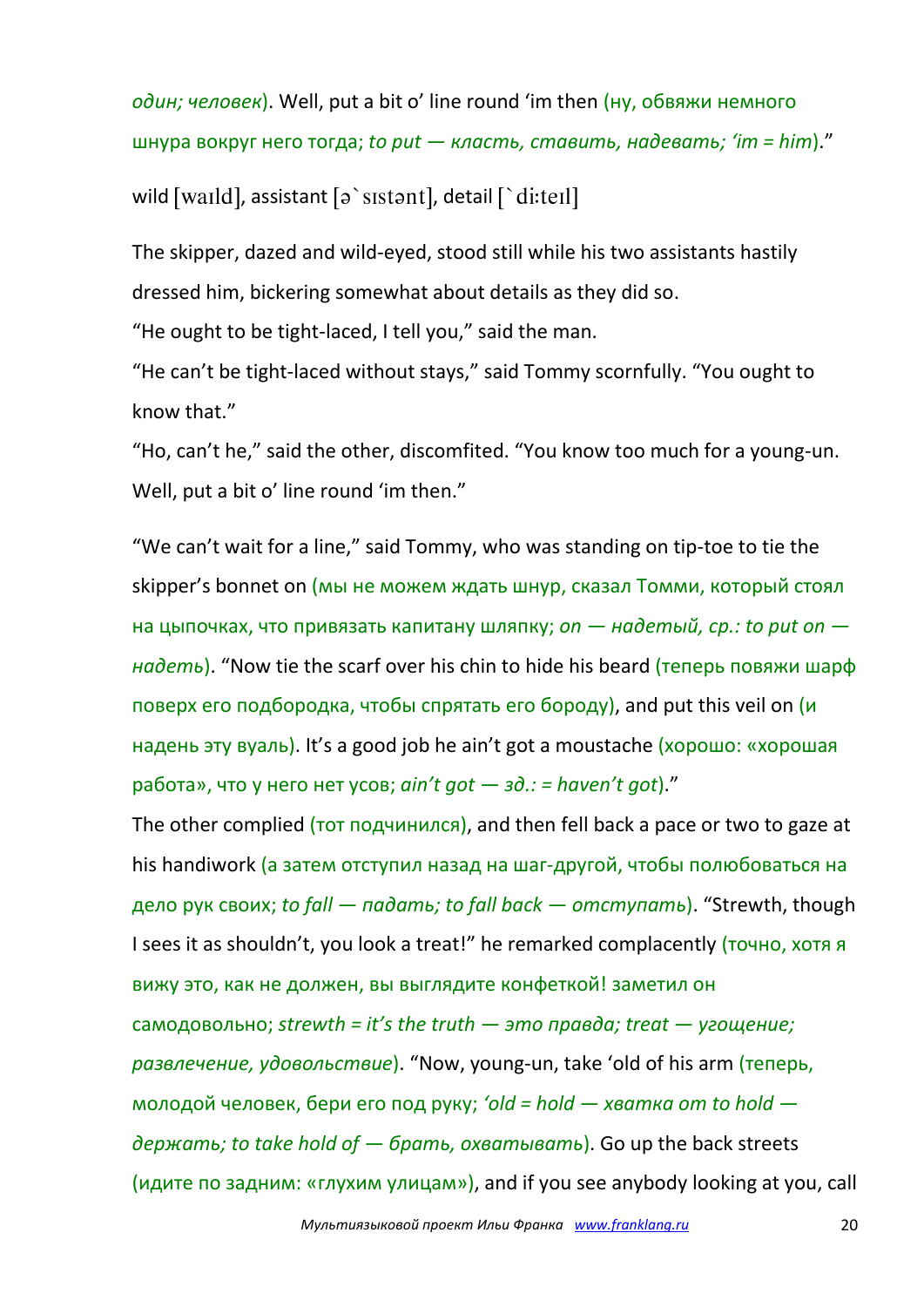'im Mar (а если увидите кого-нибудь смотрящего на вас, зови его мамой; *'im = him; Mar = Ma*)."

beard [biad], moustache  $\lceil m\rho \rangle$  sta: [], complacently  $\lceil k\rho m \rangle$  pleis(a)ntli]

"We can't wait for a line," said Tommy, who was standing on tip-toe to tie the skipper's bonnet on. "Now tie the scarf over his chin to hide his beard, and put this veil on. It's a good job he ain't got a moustache."

The other complied, and then fell back a pace or two to gaze at his handiwork. "Strewth, though I sees it as shouldn't, you look a treat!" he remarked complacently. "Now, young-un, take 'old of his arm. Go up the back streets, and if you see anybody looking at you, call 'im Mar."

The two set off (двое пустились в путь; *to set off*), after the man, who was a born realist, had tried to snatch a kiss from the skipper on the threshold (после того как /небритый/, который был прирожденным реалистом, попытался сорвать поцелуй у капитана на пороге; *to snatch — схватить; born* от *to bear выносить, родить*). Fortunately for the success of the venture, it was pelting with rain (к счастью для успеха предприятия, лил дождь; *to pelt — швырять; барабанить /о дожде/*), and, though a few people gazed curiously at the couple as they went hastily along (и хотя несколько человек уставились с любопытством на эту парочку, пока они поспешно шагали вперед; *went* от *to go — идти*), they were unmolested, and gained the wharf in safety (они были нетронуты = *к ним не приставали* и добрались до пристани в сохранности), arriving just in time to see the schooner shoving off from the side (прибыв как раз вовремя, для того чтобы увидеть шхуну, отчаливавшую бортом).

threshold  $\lceil \theta r e(f(h) \text{ and } g(g(h)) \text{ and } g(h(h)) \text{ and } g(h(h)) \text{ and } g(h(h)) \text{ and } g(h(h)) \text{ and } g(h(h)) \text{ and } g(h(h)) \text{ and } g(h(h)) \text{ and } g(h(h)) \text{ and } g(h(h)) \text{ and } g(h(h)) \text{ and } g(h(h)) \text{ and } g(h(h)) \text{ and } g(h(h)) \text{ and } g(h(h)) \text{ and } g(h) \text{ and } g(h) \text{ and } g(h) \text{ and } g(h) \text{ and } g(h) \text{ and } g(h) \text{ and } g(h) \text{ and } g(h) \$  $\lceil$  kju:riasli], couple  $\lceil \text{kapl} \rceil$ , wharf  $\lceil \text{wo:fl} \rceil$ , shove  $\lceil \lceil \text{Av} \rceil$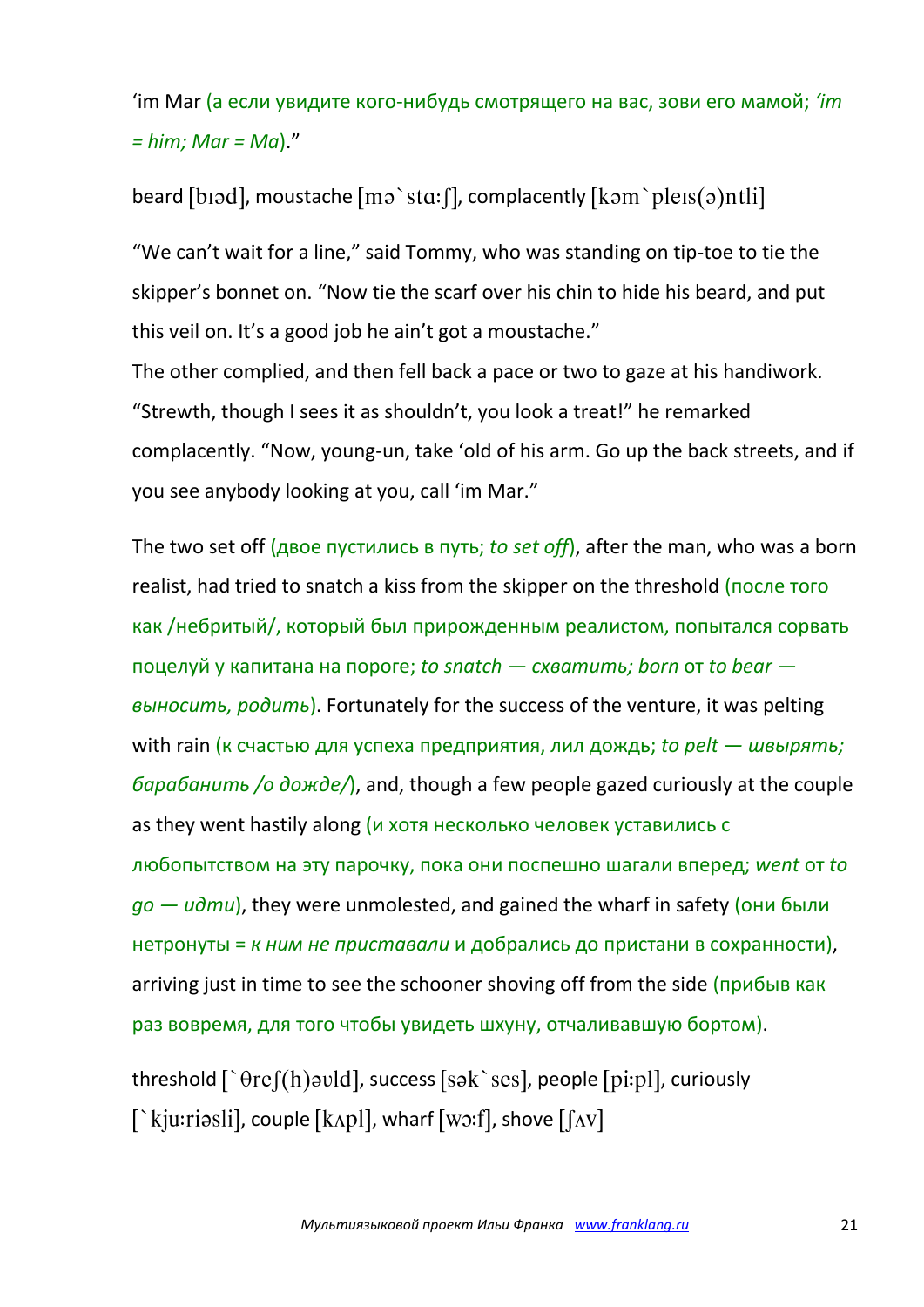The two set off, after the man, who was a born realist, had tried to snatch a kiss from the skipper on the threshold. Fortunately for the success of the venture, it was pelting with rain, and, though a few people gazed curiously at the couple as they went hastily along, they were unmolested, and gained the wharf in safety, arriving just in time to see the schooner shoving off from the side.

At the sight the skipper held up his skirts and ran (при этом виде = *при виде этого* капитан подобрал свои юбки и побежал; *to hold up — подобрать: «держать вверх»*). "Ahoy!" he shouted. "Wait a minute." (эгей! крикнул он, подождите минуту)

The mate gave one look of blank astonishment at the extraordinary figure (помощник бросил единственный взгляд пустого = *тупого* удивления на необычную фигуру), and then turned away (и затем отвернулся); but at that moment the stern came within jumping distance of the wharf (но в этот момент корма пришла = *оказалась* в прыжковой доступности от пристани), and uncle and nephew, moved with one impulse ( $\mu$  дядя и племянник, движимые одним импульсом) leaped for it and gained the deck in safety (прыгнули за ней = *ей вдогонку* и достигли = *приземлились* на палубу в сохранности).

ahoy  $\lceil \varphi \rceil$  hoil, astonishment  $\lceil \varphi \rceil$  stonif mantl, figure  $\lceil \varphi \rceil$  figal, distance  $\lceil \varphi \rceil$  distansl, nephew [`nefju:]

At the sight the skipper held up his skirts and ran. "Ahoy!" he shouted. "Wait a minute."

The mate gave one look of blank astonishment at the extraordinary figure, and then turned away; but at that moment the stern came within jumping distance of the wharf, and uncle and nephew, moved with one impulse leaped for it and gained the deck in safety.

*Мультиязыковой проект Ильи Франка www.franklang.ru* 22 "Why didn't you wait when I hailed you?" demanded the skipper fiercely (почему ты не подождал, когда я окликнул тебя? спросил капитан яростно).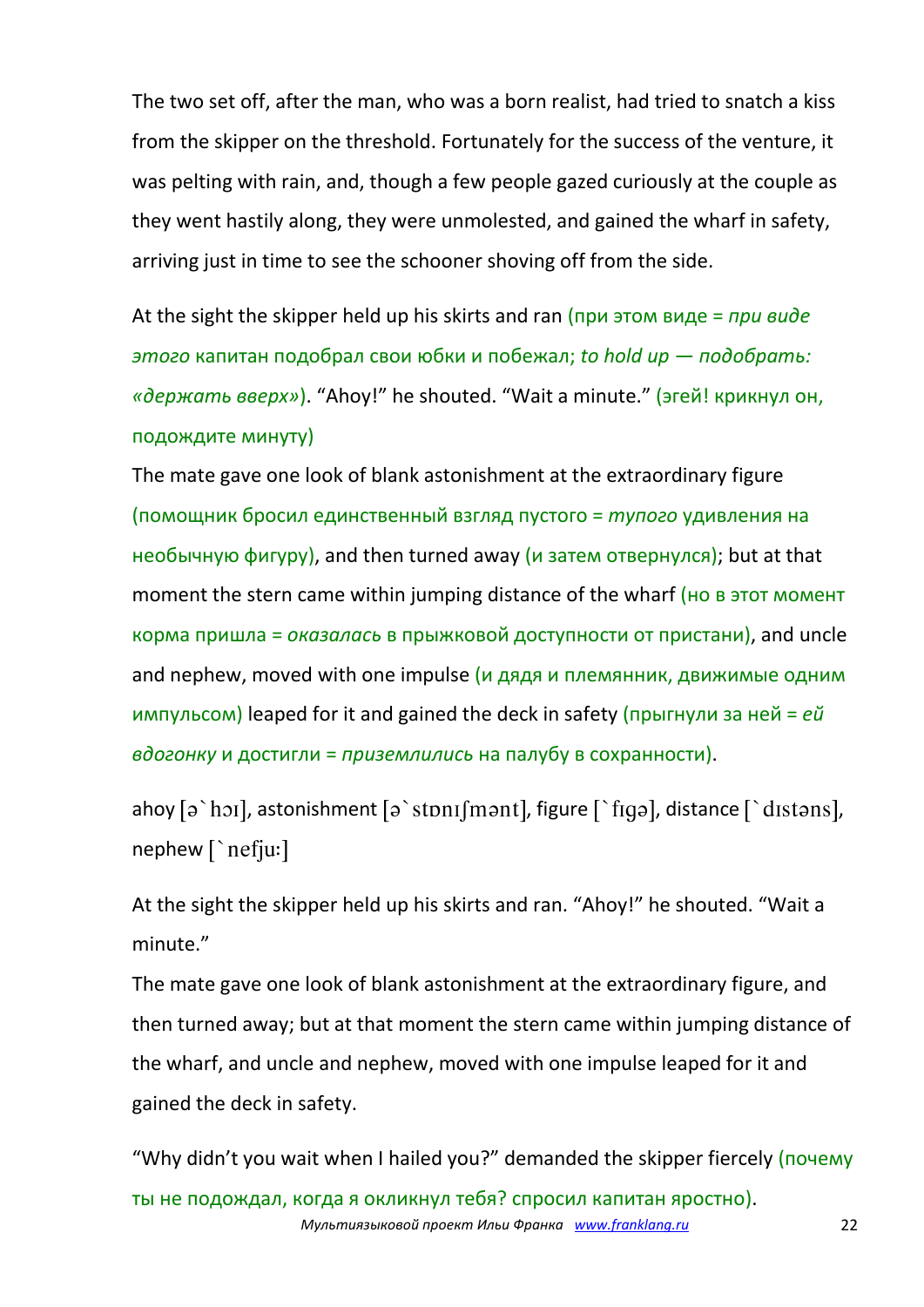"How was I to know it was you?" inquired the mate surlily (как мне было знать, что это вы: «как был я знать…»? спросил помощник угрюмо), as he realised his defeat (осознавая свое поражение: «пока он осознавал…»). "I thought it was the Empress of Rooshia (я думал, это императрица России; *Rooshia = Russia*)." The skipper stared at him dumbly (капитан уставился на него бессловесно; *dumb — немой*).

"An' if you take my advice," said the mate, with a sneer  $(a$  если вы примете мой совет, сказал помощник с усмешкой), "you'll keep them things on (вы оставите эти вещи на себе: «надетыми»). I never see you look so well in anything afore (я никогда не видел, чтобы вы так хорошо выглядели в чем бы то ни было прежде; *never see —* зд*.: вместо have never seen*)."

fiercely  $\lceil \cdot \text{f} \cdot \text{f} \cdot \text{f} \cdot \text{f} \cdot \text{f} \cdot \text{f} \cdot \text{f} \cdot \text{f} \cdot \text{f} \cdot \text{f} \cdot \text{f} \cdot \text{f} \cdot \text{f} \cdot \text{f} \cdot \text{f} \cdot \text{f} \cdot \text{f} \cdot \text{f} \cdot \text{f} \cdot \text{f} \cdot \text{f} \cdot \text{f} \cdot \text{f} \cdot \text{f} \cdot \text{f} \cdot \text{f} \cdot \text{f} \cdot \text{f} \cdot \text{f} \cdot \text{$ 

"Why didn't you wait when I hailed you?" demanded the skipper fiercely. "How was I to know it was you?" inquired the mate surlily, as he realised his defeat. "I thought it was the Empress of Rooshia."

The skipper stared at him dumbly.

"An' if you take my advice," said the mate, with a sneer, "you'll keep them things on. I never see you look so well in anything afore."

"I want to borrow some o' your clothes, Bob," said the skipper, eyeing him steadily (я хочу одолжить кое-что из твоей одежды, Боб, сказал капитан, буравя его взглядом: «глазея на него твердо»).

"Where's your own?" asked the other (а где ваша собственная? спросил тот). "I don't know," said the skipper  $(a + b)$  не знаю, сказал капитан). "I was took with a fit last night, Bob (я был охвачен припадком = *у меня был припадок* вчера ночью, Боб; *was took* вместо *was taken*), and when I woke up this morning they were gone (а когда я очнулся сегодня утром, она пропала; *to wake up проснуться; to be gone — исчезнуть, пропасть*). Somebody must have took